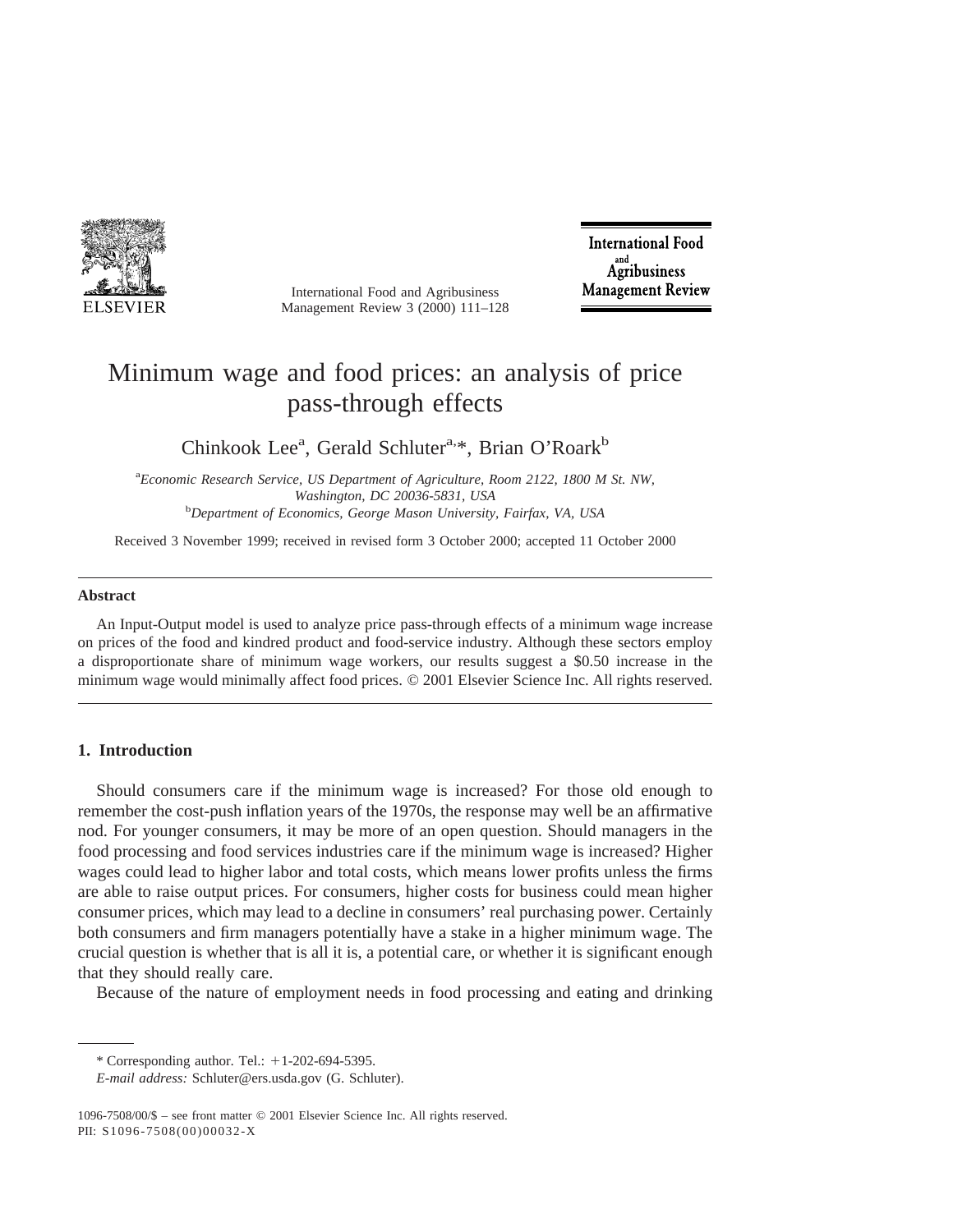places if there were a group of consumers that could be vulnerable to the potentially higher prices from a higher minimum wage, it would be food consumers. And, because of the larger role of food expenditures in lower income households' budgets, if food prices rise enough a minimum wage increase could more severely affect those consumers it was designed to help. We examine how increases in the minimum wage will affect food prices. More specifically, we assess the likely increases in output prices in the food and kindred industry and eating and drinking places when a minimum wage increase is passed on to output prices.

In a perfectly competitive instantly adjusting market, average cost equals marginal cost, which in turn equals output price. Under these conditions, any increase in the labor cost (wage) will increase the industry's output price by the affected labor's share of operating cost. The higher labor cost is thereby passed through ultimately to be paid by the industry's consumers. Since lower wage unskilled workers make up a relatively larger share of the workforce in the food and kindred and food services than in other industries, an examination of the effects of increases in the minimum wage on output prices is appropriate and timely. Supporters of minimum wage increases usually argue that a higher minimum wage will raise the earnings of low-income workers and primarily benefit the poorest working families. Opponents assert that the basic laws of supply and demand suggest that raising the minimum wage will increase the price of labor, and firms will naturally hire fewer workers. If this occurs, the wage increase could lead to widespread job losses among the very workers the legislation was intended to help. Countering supporters' arguments that the minimum wage primarily benefits the poorest working families, MaCurdy and O'Brien-Stain (2000) provide evidence that minimum wage workers are not concentrated in low-income families. They found that one in four California families had a minimum wage worker and that families with minimum wage workers were distributed rather evenly across income classes.

Many studies have been conducted on the employment effects of minimum wage increases, but little work has been done on the impact of a minimum wage increase on prices in general and on food prices in particular. Because food expenditures account for a higher proportion of lower income households' budgets, public policy makers may want to know how food prices may be affected by raising the minimum wage. Because eating and drinking places employ many workers at or near the minimum wage, a logical question is: "Will raising the minimum wage significantly increase prices of food away from home?"

## **2. Economic models of cost pass-through to prices**

At the risk of oversimplification, economic models of cost pass-through to prices can be grouped into two broad categories. At the core of one group are the tax incidence studies characteristic of the public finance literature. At the core of second group are studies using input/output (I/O) analysis-based price pass-through. Both approaches generally oversimplify reality. The incidence studies recognize the effects of different market elasticities faced by the firm liable for the tax and how these effects ultimately affect the incidence of the tax. These studies gain their insight at the expense of being able to assess the effect of the tax several stages away from the original tax assessment. The price pass-through models based on I/O analysis can assess these different effects on related sectors, but they do so at the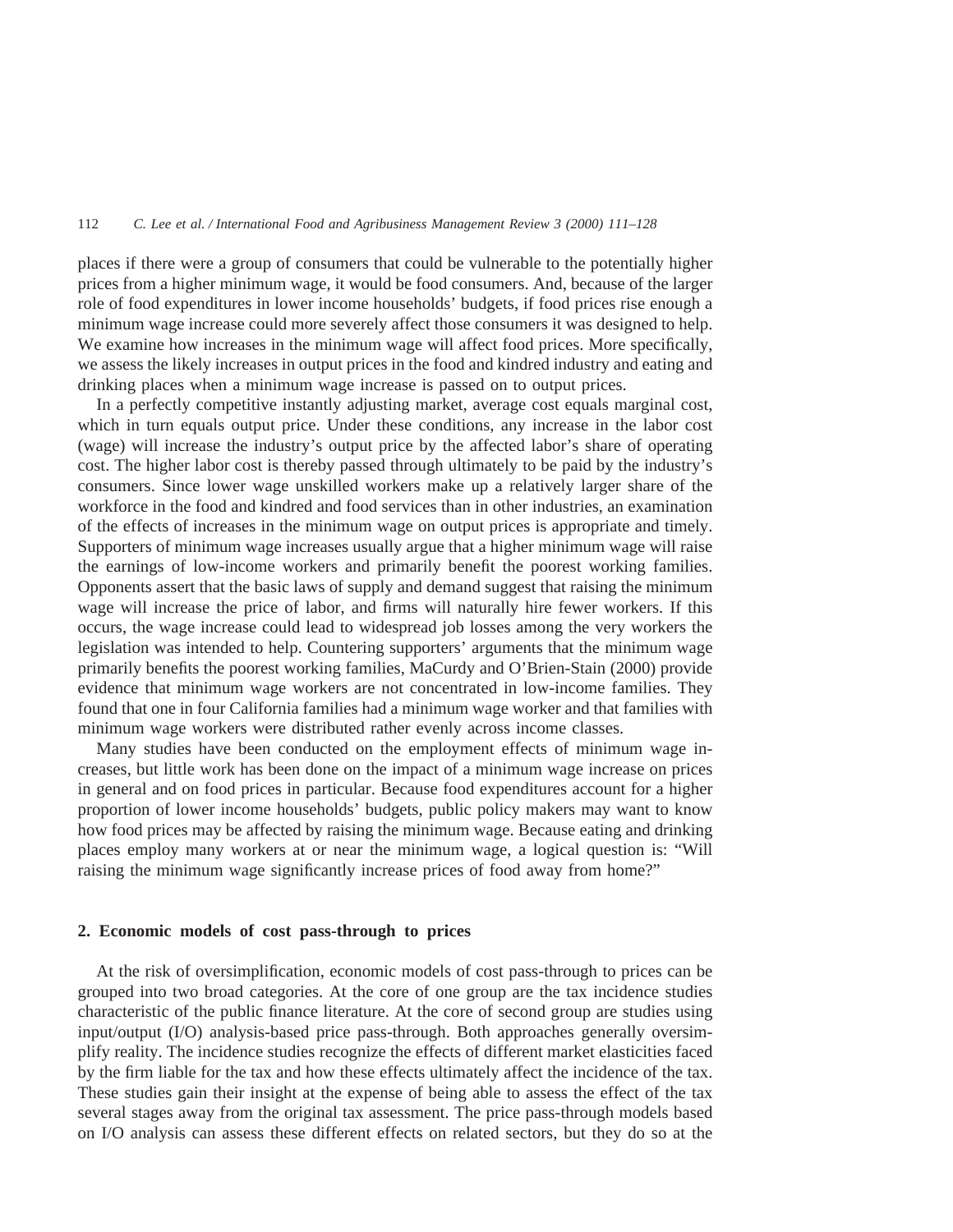expense of being able to consider differing market elasticities faced by the firms. These models assume that all the elasticity effects are unitary. For an analysis of the economic impact of a rise in the minimum wage, the second simplification of economic reality better fits the situation: Whereas a tax may be assessed uniformly across firms and sectors of the economy, the effect of a minimum wage increase on a firm or sector can be greatly influenced by the cost structure of the firms and sectors. I/O analysis allows more detail on sector cost structure to be integrated.

Price pass-through models based on I/O analysis have been used to analyze changes in prices due to exchange rate fluctuations, for example, Gron and Swenson (1996), Lee and Wills (1989), and Yang (1997). Recently, Aaronson (forthcoming) and Card and Krueger (1994, 1995) have conducted studies of the minimum wage pass-through to food prices.

Card and Krueger did the best-known study of the potential for a minimum wage increase to result in higher prices of meals at fast-food restaurants. They estimated the effect of the minimum wage on the prices of meals at fast-food restaurants as a single-sector full pass-through (proportional to the share of minimum wage labor in total factor cost). They surveyed 410 fast-food restaurants in New Jersey and eastern Pennsylvania before and after New Jersey's 80-cent minimum wage increase in April 1992 and found that, in New Jersey, average prices rose enough to cover the costs of the higher minimum wage (Card & Krueger, 1995: p. 390). Aaronson also explored the price impact of minimum wage hikes in Canada and the US using a competitive market price pass-through method. He analyzed an industrywide increase in the price of labor on prices of food away from home and found that prices rose approximately one-to-one with changes in the wage bill in the shortrun, but the price effect dissipates over time. His regression analyses suggest a 1.2- to 1.6-percent increase in hamburger and chicken prices for every 10-percent increase in the minimum wage (Aaronson, forthcoming).

In this study, we used an I/O model to analyze a pass-through to output prices for all costs incurred due to a minimum wage increase. This approach seems to mirror the way that firms in a perfectly competitive market equate their price to average and marginal cost. Thus, our analysis allows a full pass-through to not only the direct costs of minimum wage on a sector, but also to the indirect costs on related sectors. Because a full pass-through may not be realized, our estimates have to be interpreted as "upward bounds" estimates of the price effects of the minimum wage increases.

## **3. Overview of the structure of the US food and kindred industry**

Based roughly on the 3-digit 1987 Standard Industrial Classification (SIC), we disaggregated the food and kindred industry (SIC 20) into 12 sectors. Furthermore, since, from the demand perspective, eating and drinking places (SIC 58) are closely related to the food and kindred industry, we also included eating and drinking places in our analysis. The food and kindred product industry includes establishments that manufacture or process food and beverages for human consumption (as well as certain related products, such as manufactured ice, chewing gum, vegetable and animal oils, and prepared feeds for animals and fowl).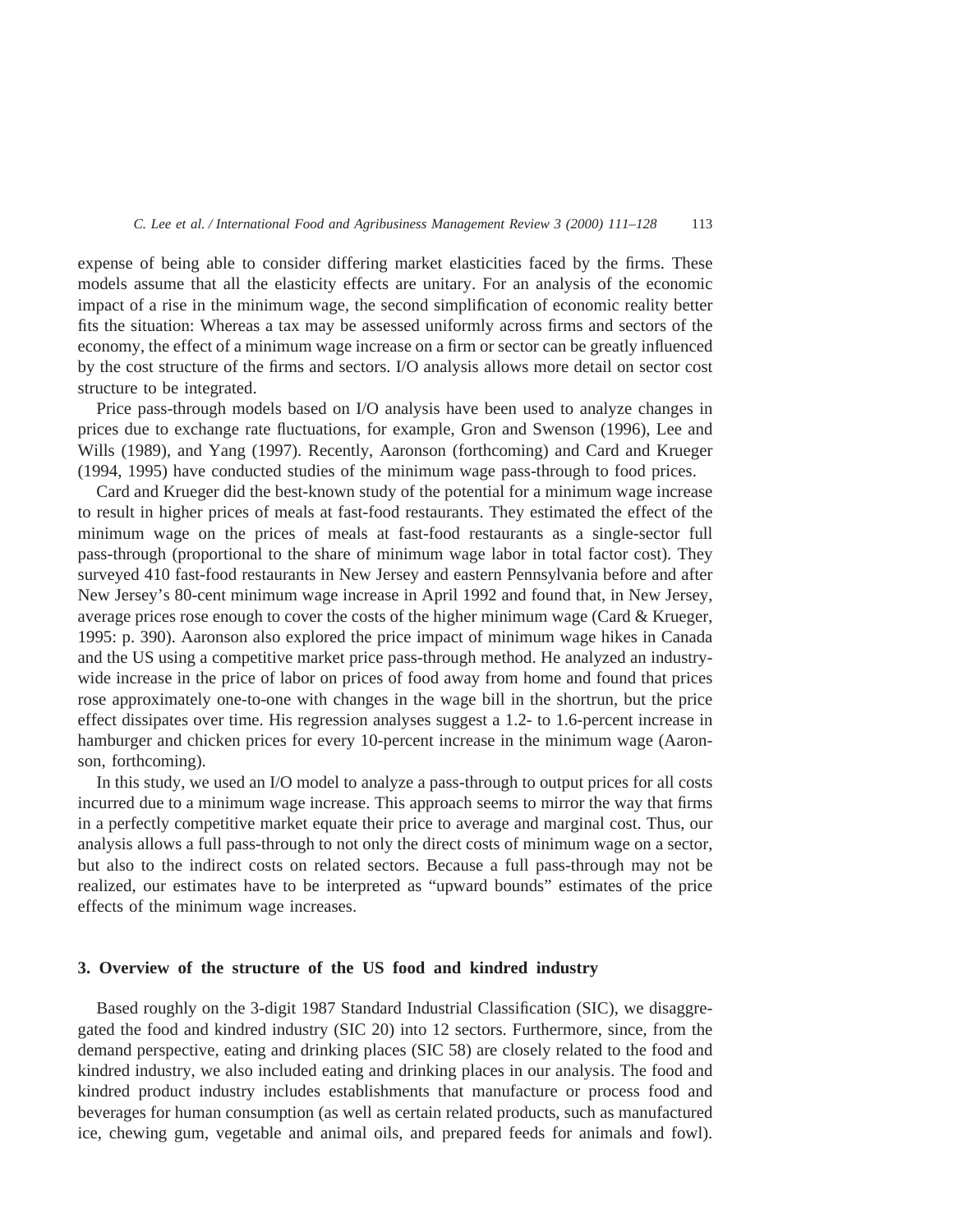| Industry                   | 1987 SIC | 1972    | 1977    | 1982    | 1987     | 1992     | 1996     |
|----------------------------|----------|---------|---------|---------|----------|----------|----------|
|                            | number   |         |         |         |          |          |          |
| Meatpacking                | 2011-13  | 304.2   | 302.7   | 277.5   | 308.2    | 303.2    | 336.9    |
| Poultry and Egg            | 2015-17  | 42.8    | 49.0    | 69.4    | 77.1     | 129.9    | 144.4    |
| Dairy                      | 2021-26  | 216.6   | 187.5   | 166.4   | 160.5    | 153.3    | 143.7    |
| Canning $\&$               | 2032-38  | 244.2   | 242.7   | 229.1   | 231.9    | 247.3    | 237.2    |
| Preserving                 |          |         |         |         |          |          |          |
| Flour Milling              | 2041-48  | 172.4   | 184.1   | 173.8   | 157.3    | 157.7    | 158.0    |
| <b>Bakery Products</b>     | 2051-53  | 261.7   | 240.5   | 223.0   | 214.7    | 208.3    | 210.1    |
| <b>Sugar Processing</b>    | 2061-63  | 57.1    | 45.5    | 40.8    | 29.0     | 31.5     | 29.6     |
| Oil Mills                  | 2074-79  | 68.7    | 79.4    | 64.5    | 66.4     | 54.7     | 55.6     |
| Confectionery              | 2064-68  | 62.7    | 68.3    | 61.3    | 67.8     | 73.4     | 69.0     |
| <b>Beverages</b>           | 2082-87  | 227.5   | 227.5   | 230.3   | 203.4    | 175.6    | 178.5    |
| Fish and Seafood           | 2091-92  | 4.9     | 15.9    | 9.7     | 19.9     | 12.8     | 13.0     |
| Miscellaneous              | 2095-99  | 77.2    | 63.5    | 87.0    | 79.6     | 114.8    | 116.8    |
| Food & Kindred<br>Products | 20.0     | 1740.0  | 1706.6  | 1632.8  | 1615.8   | 1662.5   | 1692.7   |
| Eating & Drinking          | 58.0     | 2860.2  | 3948.6  | 4829.4  | 6085.7   | 6609.3   | 7499.4   |
| U.S. total                 |          | 75136.9 | 84983.4 | 91863.4 | 104253.3 | 110915.8 | 121684.0 |

Wage and salary jobs, in thousands, food subsectors and total U.S., selected years.

Source: BLS

Table 1

Eating and drinking places include retail establishments that sell prepared food and drink for consumption on the premises and include fast food establishments.

In Table 1, we provide information on wage and salary jobs reported by BLS for selected food and kindred product sectors, and in Table 2, we provide percentage changes in jobs for selected years. We selected the years 1972, 1977, 1982, 1987, and 1992 to correspond with the years the BEA published US I/O tables (US Department of Commerce, Bureau of Economic Analysis, 1998). Employment in the food and kindred industry as a whole remained around 1.6 to 1.7 million jobs throughout these years, but evidence of widely varying sector employment patterns emerge from these two tables. The fluctuations in sector employment, however, reflect the trend of the industry's output resulting from the changing pattern of consumer demand for processed food. Especially notable are eating and drinking places, which showed a steady increase in employment, 69% (from 2.86 million to 4.829 million) between 1972 and 1982 and 37% (to 6.609 million) between 1982 and 1992. The overall increase was 131% between 1972 and 1992. Among the factors contributing to this increase is that more Americans dine out when two individuals within the household, rather than one, work. Schluter, Lee, and LeBlanc (1998) report that "consumer spending for food consumed away from home has grown faster than consumer spending for food consumed at home, nearly twice as fast from 1980 to 1996."

Employment in the eating and drinking places sector grew faster than the nationwide average, which increased 22.3% and 20.7% during the decades of 1972 to 1982 and1982 to 1992. The employment situation was weaker in the food and kindred industry as employment fell 6.2% (from 1.74 million to 1.63 million) in the decade of 1972 to 1982 and gaining slightly, 1.8% (to 1.7 million), in the decade of 1982 to 1992. During 1972–92, jobs for wage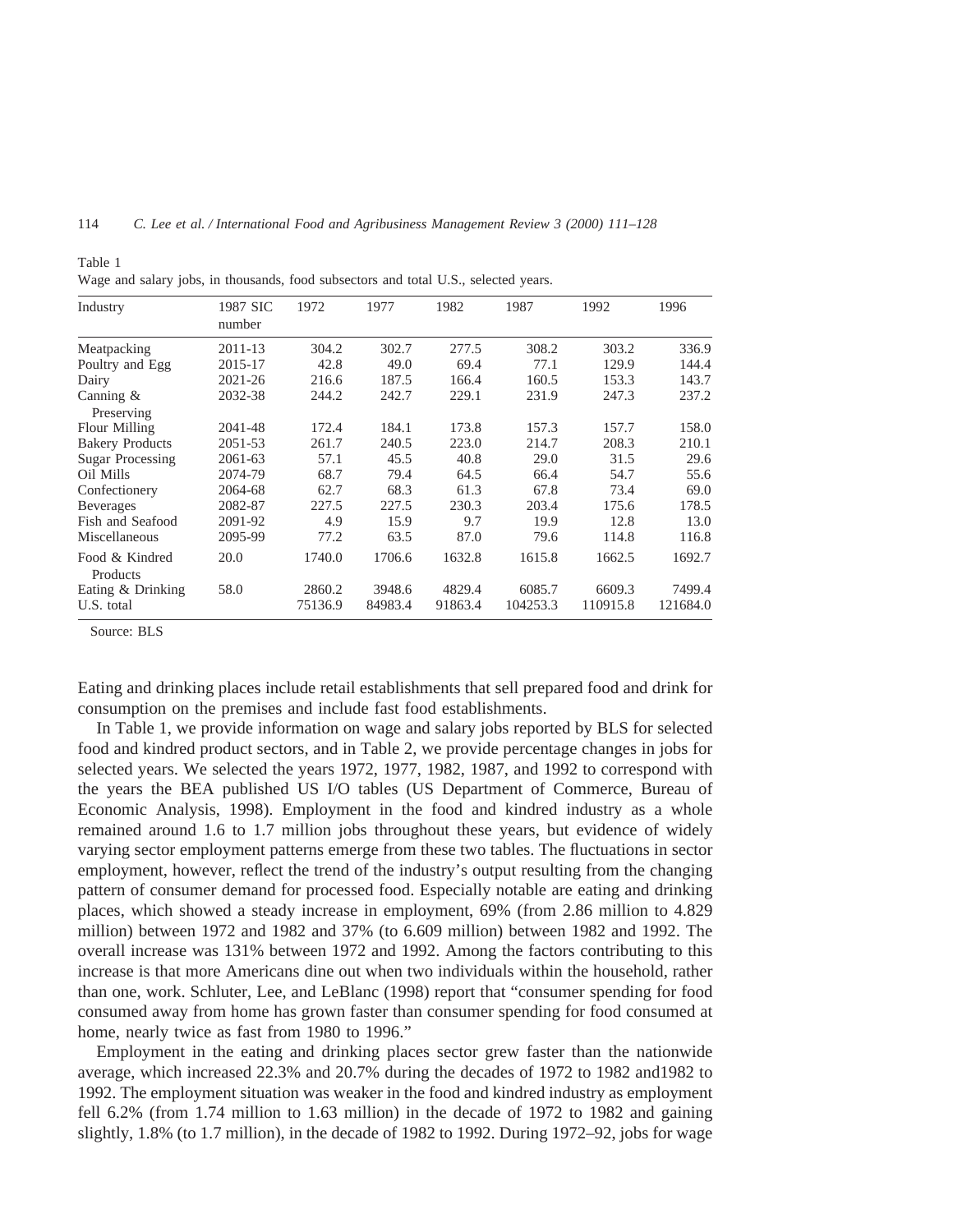Table 2

| Industry                | Percentage change (%) |           |           |           |           |  |  |  |  |
|-------------------------|-----------------------|-----------|-----------|-----------|-----------|--|--|--|--|
|                         | 1972-1977             | 1977-1982 | 1982-1987 | 1987-1992 | 1992-1996 |  |  |  |  |
| Meatpacking             | $-0.48$               | $-8.33$   | 11.07     | $-1.64$   | 11.13     |  |  |  |  |
| Poultry and Egg         | 14.39                 | 41.69     | 11.07     | 68.61     | 11.13     |  |  |  |  |
| Dairy                   | $-13.43$              | $-11.25$  | $-3.55$   | $-4.49$   | $-6.26$   |  |  |  |  |
| Canning & Preserving    | $-0.61$               | $-5.60$   | 1.22      | 6.64      | $-4.08$   |  |  |  |  |
| Flour Milling           | 6.79                  | $-5.59$   | $-9.49$   | 0.25      | 0.19      |  |  |  |  |
| <b>Bakery Products</b>  | $-8.10$               | $-7.28$   | $-3.72$   | $-2.98$   | 0.86      |  |  |  |  |
| <b>Sugar Processing</b> | $-20.32$              | $-10.28$  | $-28.89$  | 8.37      | $-6.10$   |  |  |  |  |
| Oil Mills               | 15.58                 | $-18.79$  | 2.92      | $-17.59$  | 1.70      |  |  |  |  |
| Confectionery           | 8.95                  | $-10.28$  | 10.61     | 8.37      | $-6.10$   |  |  |  |  |
| <b>Beverages</b>        | 0.00                  | 1.23      | $-11.68$  | $-13.67$  | 1.65      |  |  |  |  |
| Fish and Seafood        | 222.55                | $-39.09$  | 105.83    | $-35.90$  | 1.70      |  |  |  |  |
| Miscellaneous           | $-17.70$              | 37.04     | $-8.52$   | 44.22     | 1.70      |  |  |  |  |
| Food & Kindred          | $-1.92$               | $-4.32$   | $-1.04$   | 2.89      | 1.82      |  |  |  |  |
| Eating & Drinking       | 38.05                 | 22.31     | 26.01     | 8.60      | 13.47     |  |  |  |  |
| U.S. total              | 13.10                 | 8.10      | 13.49     | 6.39      | 9.71      |  |  |  |  |
|                         | By Decade             |           |           |           |           |  |  |  |  |
|                         | 1972-1982             |           | 1982-1992 |           | 1972-1992 |  |  |  |  |
| Meatpacking             | $-8.77$               |           | 9.24      |           | $-0.34$   |  |  |  |  |
| Poultry and Egg         | 62.07                 |           | 87.27     |           | 203.52    |  |  |  |  |
| Dairy                   | $-23.18$              |           | $-7.87$   |           | $-29.22$  |  |  |  |  |
| Canning & Preserving    | $-6.18$               |           | 7.94      |           | 1.27      |  |  |  |  |
| Flour Milling           | 0.81                  |           | $-9.26$   |           | $-8.53$   |  |  |  |  |
| <b>Bakery Products</b>  | $-14.79$              |           | $-6.59$   |           | $-20.41$  |  |  |  |  |
| <b>Sugar Processing</b> | $-28.52$              |           | $-22.94$  |           | $-44.92$  |  |  |  |  |
| Oil Mills               | $-6.14$               |           | $-15.18$  |           | $-20.39$  |  |  |  |  |
| Confectionery           | $-2.25$               |           | 19.87     |           | 17.17     |  |  |  |  |
| <b>Beverages</b>        | 1.23                  |           | $-23.75$  |           | $-22.81$  |  |  |  |  |
| Fish and Seafood        | 96.45                 |           | 31.94     |           | 159.20    |  |  |  |  |
| Miscellaneous           | 12.79                 |           | 31.94     |           | 48.81     |  |  |  |  |
| Food & Kindred          | $-6.16$               |           | 1.82      |           | $-4.45$   |  |  |  |  |
| Eating & Drinking       | 68.85                 |           | 36.86     |           | 131.08    |  |  |  |  |

Percentage change of wage and salary jobs, selected periods

and salaried workers rose in five out of twelve food and kindred product sectors. Reflecting the changing taste of American consumers, from red meat to white meat and to fish and seafood, the larger increases were in the poultry (204%) and fish and seafood (159%) sectors. Of the seven sectors showing decreases, the biggest loss was in the sugar processing sector (45%). The sugar sector experienced a decline in output attributable mostly to a decrease in demand resulting from increased consumption of a substitute product, HFCS (high fructose corn syrup). HFCS is a liquid caloric sweeter made from ordinary cornstarch. Since its commercial introduction in 1972, HFCS has been a substitute for beet and cane sugar in a wide range of processed food products such as beverages, baked goods, dairy products, and jams and jellies. In total, the food and kindred industry lost 4.4% of its jobs during 1972–92,

U.S. total 22.26 20.74 20.74 47.62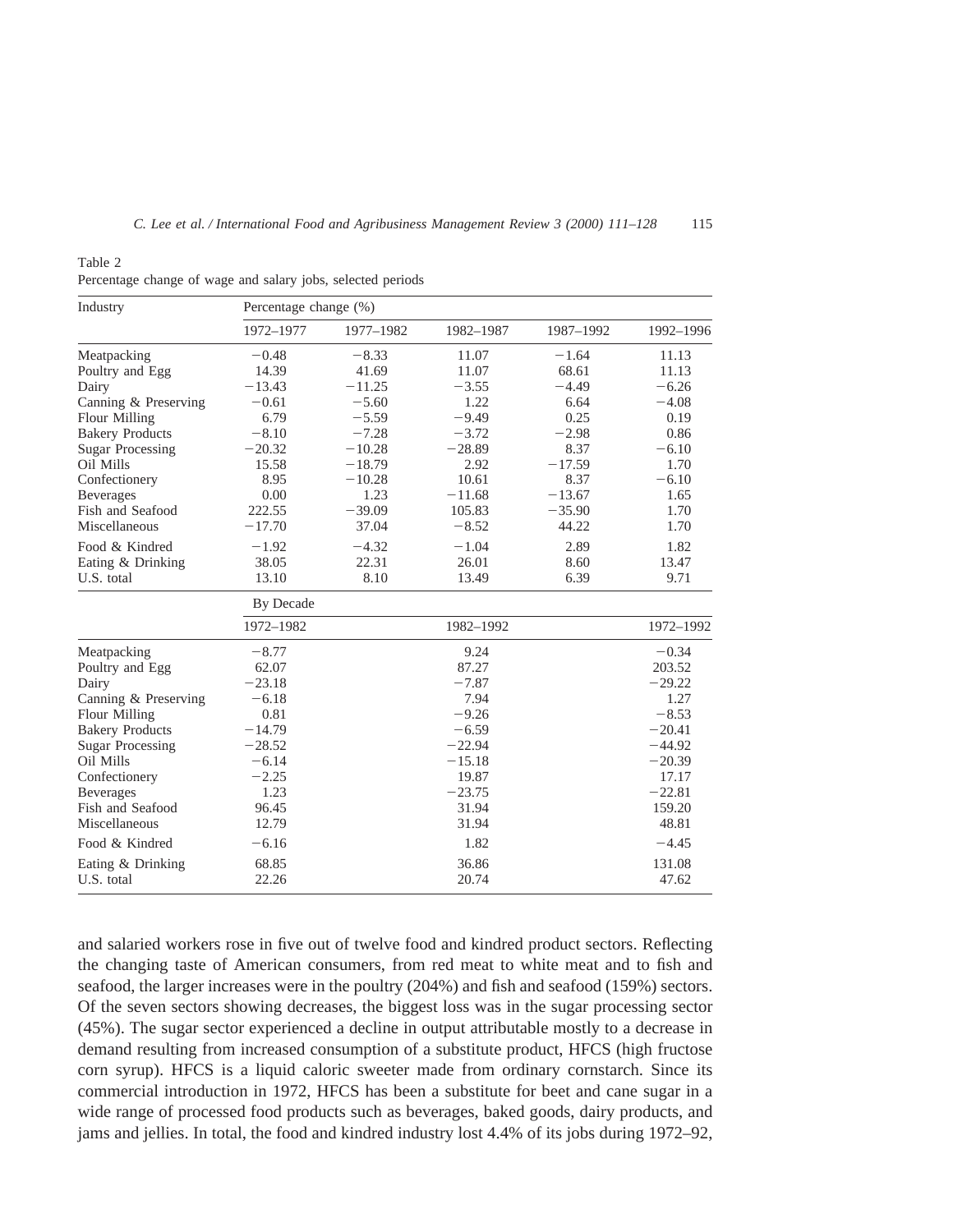|                            | goods  | & food<br>products | goods  | Imported Agricultural Manufactured Transportation Other<br>&<br>trade services |        | Total<br>Services intermediate & | Wage<br>salary | Residual<br>income |
|----------------------------|--------|--------------------|--------|--------------------------------------------------------------------------------|--------|----------------------------------|----------------|--------------------|
| Meatpacking                | 0.0272 | 0.7355             | 0.026  | 0.0315                                                                         | 0.0442 | 0.8644                           |                | 0.0993 0.0364      |
| Poultry and Egg 0.0062     |        | 0.6070             | 0.0374 | 0.0340                                                                         | 0.0603 | 0.7449                           | 0.2023 0.0528  |                    |
| Dairy                      | 0.0146 | 0.5525             | 0.0769 | 0.0612                                                                         | 0.0691 | 0.7743                           | 0.1025 0.1231  |                    |
| Canning $\&$<br>Preserving | 0.0637 | 0.1699             | 0.1560 | 0.1062                                                                         | 0.0951 | 0.5909                           | 0.1540 0.2551  |                    |
| Flour Milling              | 0.0310 | 0.4230             | 0.0839 | 0.1469                                                                         | 0.1195 | 0.8044                           |                | 0.0936 0.1020      |
| <b>Bakery</b><br>Products  | 0.0234 | 0.2068             | 0.0838 | 0.0683                                                                         | 0.1071 | 0.4894                           | 0.2794 0.2312  |                    |
| Sugar<br>Processing        | 0.0408 | 0.5340             | 0.0413 | 0.1130                                                                         | 0.0838 | 0.8129                           |                | 0.1299 0.0572      |
| Oil Mills                  | 0.0464 | 0.5864             | 0.0260 | 0.1383                                                                         | 0.0694 | 0.8665                           | 0.0618 0.0717  |                    |
| Confectionery              | 0.0234 | 0.2068             | 0.0838 | 0.0683                                                                         | 0.1071 | 0.4894                           | 0.2794 0.2312  |                    |
| <b>Beverages</b>           | 0.0454 | 0.1310             | 0.1936 | 0.0748                                                                         | 0.1028 | 0.5476                           |                | 0.1050 0.3475      |
| Fish and<br>Seafood        | 0.4010 | 0.1245             | 0.0601 | 0.1186                                                                         | 0.0721 | 0.7763                           |                | 0.1649 0.0588      |
| Miscellaneous              | 0.0377 | 0.1433             | 0.1423 | 0.1268                                                                         | 0.1524 | 0.6025                           |                | 0.1528 0.2447      |
| Food &<br>Kindred          | 0.0405 | 0.3862             | 0.0958 | 0.0837                                                                         | 0.0903 | 0.6963                           |                | 0.1351 0.1686      |
| Products                   |        |                    |        |                                                                                |        |                                  |                |                    |
| Eating $\&$<br>Drinking    | 0.0472 | 0.2117             | 0.0046 | 0.0608                                                                         | 0.1961 | 0.5203                           |                | 0.3393 0.1404      |
| U.S. Total                 | 0.0392 | 0.0333             | 0.1225 | 0.0515                                                                         | 0.1867 | 0.4334                           |                | 0.3300 0.2364      |

|  |  |  |  | Cost shares of output prices (in dollars), by industry, 1992 |  |
|--|--|--|--|--------------------------------------------------------------|--|
|  |  |  |  |                                                              |  |

Source: USDC, BEA

Table 3

while the eating and drinking places sector gained 131%, well above the average US gain, 47.6%.

In Table 3, we show average costs accounted for by intermediate inputs and by primary factors of production. Under perfectly competitive conditions, a sector's output price equals its average cost. Thus, it is important to review the cost structure of the economy since labor cost is a part of the average cost, and a changing minimum wage affects labor cost, which in turn affects food prices. Intermediate input purchases from other sectors are presented in five subsectors to better summarize the input structure of the sector's production. With this approach, each intermediate input and primary factor share the unit value of a given sector's output.

In 1992, for example, the meatpacking sector's unit value (\$1.00) consisted of 2.72 cents of imported inputs, 73.6 cents of domestic farm and processed food products, 2.6 cents of domestically manufactured goods, 3.2 cents of trade and transportation services, and 4.4 cents of other services, totaling 86.4 cents for total intermediate input costs. Returns to wage earners in terms of compensation were 9.9 cents (seventh column) and the remaining 3.6 cents was residual income (the last column). The residual income includes returns allocated to profit, interest, depreciation allowances, and so forth The shares of wage earners in total costs were highest in the bakery and confectionery sectors (28 cents) and smallest in the oil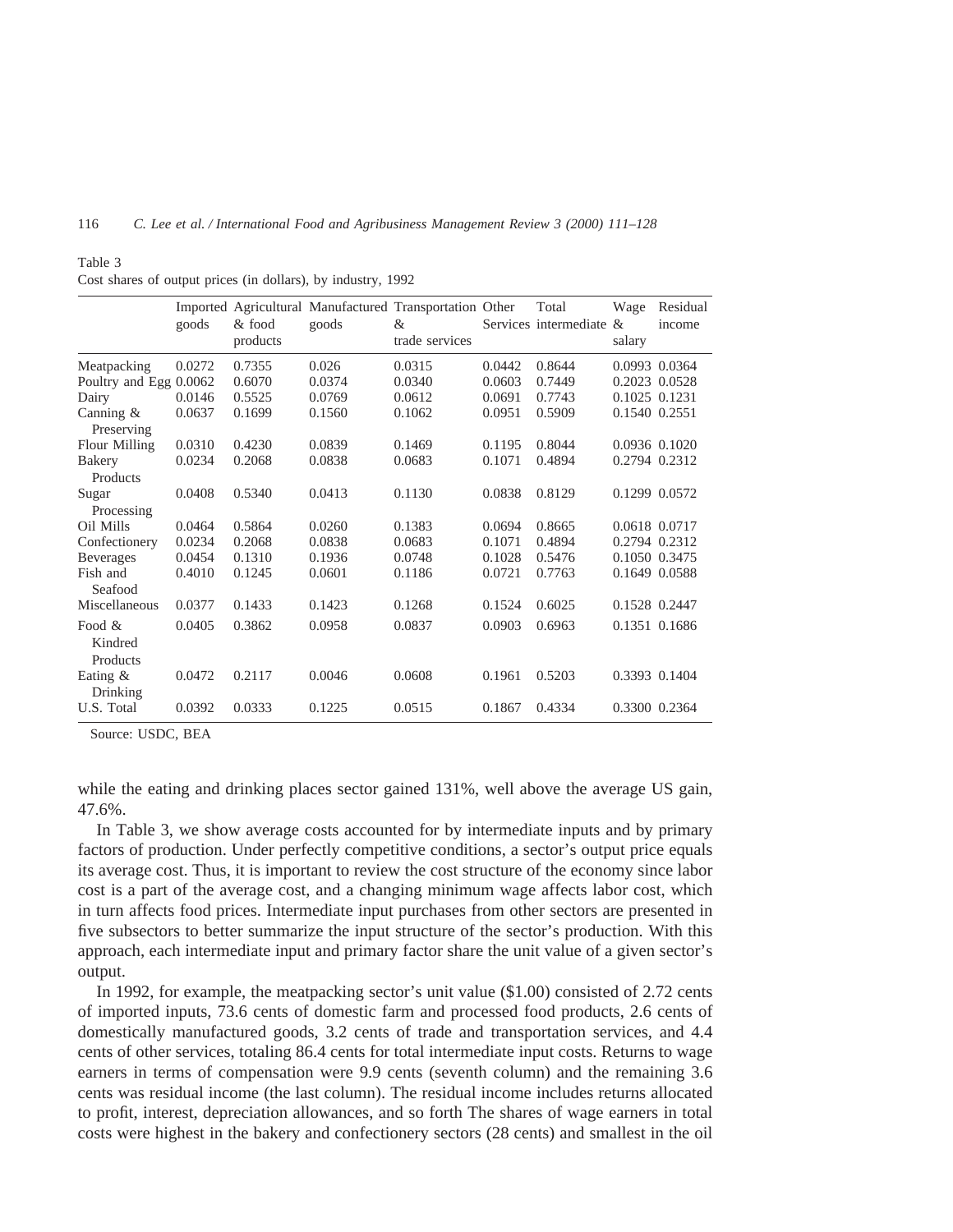mills sector (6.2 cents). The residual income share was highest in the beverage sector (34.8 cents) and smallest in meatpacking plants (3.6 cents).

The food and kindred industry as a whole spent 4.1 cents on imported inputs (row: food and kindred products, first column) and 38.6 cents on domestic farm and processed food products (second column). Manufactured inputs, trade and transportation services, and other services were 9.6, 8.4, and 9 cents. Total intermediate inputs were 69.6 cents (sixth column). Compensation to wage earners and returns to residual incomes were 13.5 and 16.9 cents.

The eating and drinking places sector spent 4.7 cents on imported inputs, 21.2 cents on food processing inputs, 0.5 cent on manufactured inputs, and 19.6 cents on other services. Total intermediate input costs, however, were far less for the eating and drinking places sector than for the food and kindred industry (52 cents vs. 69.6 cents). The share accounted for by compensation to wage earners was far more in the eating and drinking sector (33.9 vs. 13.5) while residual income was slightly less (14 vs. 16.9 cents). This is an indication of labor-intensive practices by eating and drinking sector.

In summary, the food and kindred industry uses more domestically produced farm and processed food products as its inputs (38.6 cents in 1992) than eating and drinking places (21.1 cents) and US industry as a whole (3.3 cents). The food and kindred industry and eating and drinking places used less manufactured inputs (9.6 cents and less than a penny) than US industry as a whole (12.2 cents). Overall, both the food and kindred industry and eating and drinking places used more intermediate inputs (69.6 cents and 52 cents) than the economywide average (43.3 cents), the food and kindred industry had lower returns to wage earners (13.5 vs. the economywide average of 33 cents), and both had lower residual incomes (16.8 cents and 14 cents) than the economywide average (23.6 cents).

## **4. I/O model for analysis**

The Leontief Input-Output (I/O) model is an empirical representation of the US production economy. Leontief's production scheme, however, is a special case because fixed proportions exist in all production processes. This special fixed-proportions production function allows no substitution among the inputs. It assumes that, in any given period, with existing production capacities for each sector, there is always one combination of resources that firms consider optimal. Therefore, the unit cost of production consists of the fixed cost of intermediate inputs and fixed direct primary factor costs. The unit value of an output consists of the unit values of its commodity services inputs, each weighted by the contribution to the output of the commodity plus the value of the labor and capital inputs per dollar of output. In equilibrium, the unit value of the j-th sector output price, P<sub>j</sub>, just exhausts the values of the intermediate inputs and the primary factors of production as:

$$
\mathbf{P}_{\mathbf{q}} = \mathbf{A}'^* \mathbf{P}_{\mathbf{a}} + \mathbf{R} + \mathbf{W};\tag{1}
$$

where P<sub>q</sub> is a vector of sector output prices  $(P_j^s)$ , P<sub>a</sub> is a vector of input prices  $(P_i^s)$ , R and W are vectors of returns to residual and wage incomes  $(P_l^*L)$ , and A is the matrix of input-output technical coefficients, row sector purchases per dollar of output in the column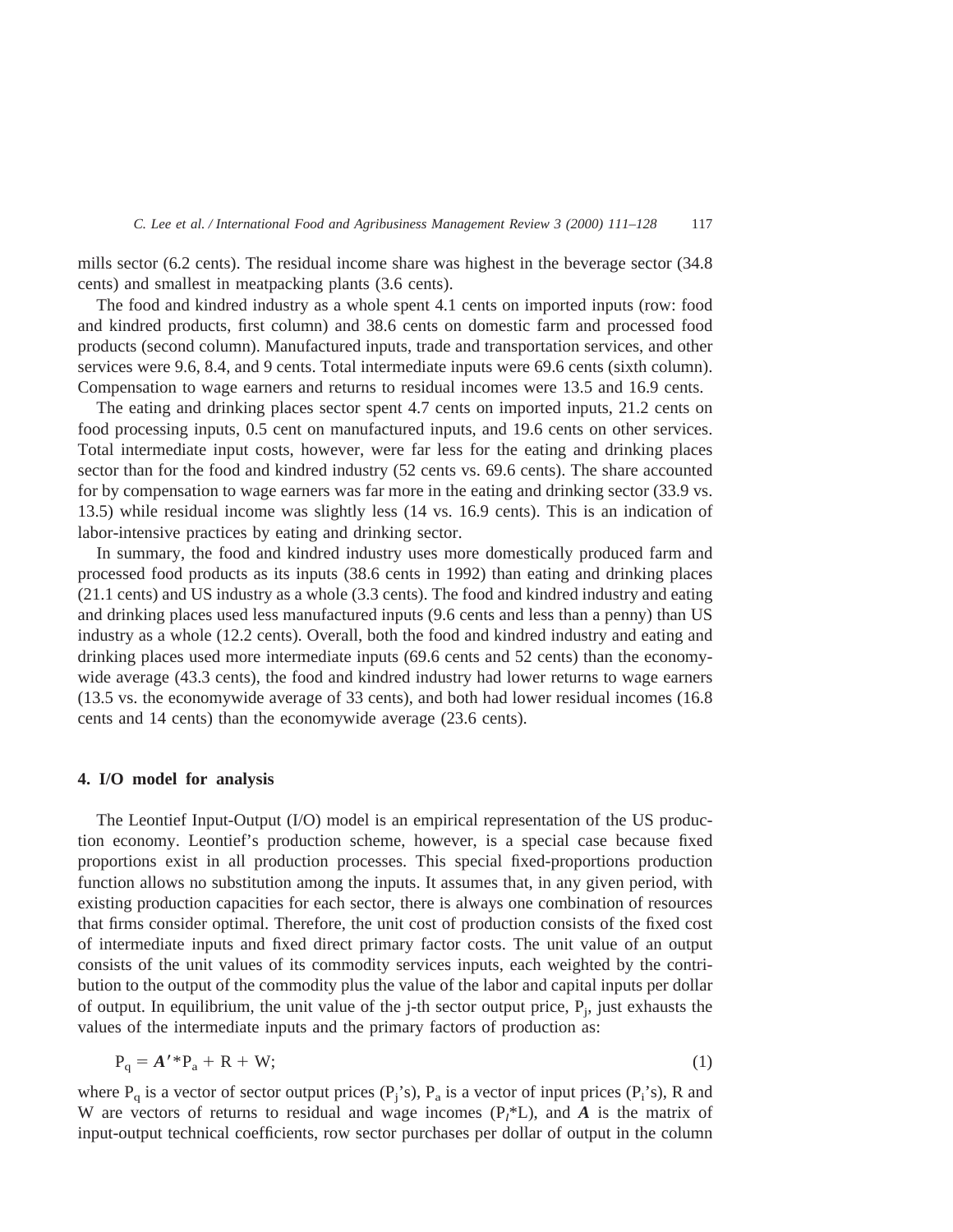sector. Residual income is what remains from revenue after the payment of input and labor costs. The input prices are a weighted sum of import prices and domestic output prices. Thus:

$$
P_a = b^* P_M + (I - b)^* P_q \tag{2}
$$

where  $P_M$  is a vector of import prices  $(P_m's)$ , *b* is a diagonal matrix of weights, *b*. If the weights, b, are the proportions in which imports supply domestic demand  $(m + q - x)$  and are constant regardless of the type of domestic demand, then:

$$
b = (m + q - x)^{-1} * m;
$$
 (3)

where *m* is a vector of imports, *q* is a vector of domestic outputs, and *x* is a vector of exports and *m, q,* and *x* denote a diagonal matrix of vectors, *m, q, x,* respectively. Eqs. (1) through (3) give:

$$
P_q = [I - A' * (I - b)]^{-1} * A' * b^* P_M + R + W).
$$
\n(4)

Here  $P_q$  is the vector of new prices necessary to maintain the same residual incomes after the minimum wage increases. We can use Eq. (4) to calculate the new sector output prices if the new vector of wage compensations after the minimum wage hike is fully passed through. The calculation obviously assumes there is no rise in unit costs other than those due to minimum wage increases. Thus, the expected new output prices due to minimum wage increases are based on the assumption that the producers can pass through the higher input cost caused by increases in minimum wage as:

$$
dP_{\mathbf{q}} = [\mathbf{I} - \mathbf{A}' * (\mathbf{I} - \mathbf{b})]^{-1} * (\mathbf{A}' * \mathbf{b} * P_{\mathbf{M}} + \mathbf{R} + dP_l * \mathbf{L}), \text{ where } P_l * \mathbf{L} = \mathbf{W} \text{ and } dP_{\mathbf{q}}
$$
\n(5)

is new output prices for wage rate  $(dP_l^*)$  as the minimum wage increases. Other terms such as  $(A^{\prime *} b * P_M + R)$  remain unchanged in Eq. (5) from Eq. (4) because we assume there are no changes in technology  $(A')$ , import prices  $(P_M)$ , or residual income  $(R)$ .

If food and kindred markets are perfectly competitive, such that they equate output prices to average cost and marginal cost, then market condition will vary output prices as a result of higher input costs from hikes in the minimum wage. Eq. (5) can also be used in this instance to obtain the extent by which a producer's profit margins may diminish if the producer absorbs the price increases in labor inputs. Again, the above equation states that commodity output prices are equal to unit factor costs (direct and indirect) and output prices move together with factor costs. The expression  $[I - A' * (I - b)]^{-1}$  shows by how much the particular price  $P_q$  would go up (down) for every dollar added to (subtracted from) the wage income, assuming no changes in import prices  $(P_M)$  and residual income (R).

If current minimum wage workers make up 10% of an industry's employment and wages are 80% of compensation, then increasing their average wage by 15% would increase the industry's total wage cost by  $1.2\%$  (15%  $*$  0.8  $*$  0.10). We then introduce this direct 1.2% increase in compensation into our I/O model to estimate both direct and indirect cost increases due to the minimum wage increase. The prices derived through Eq. (5) are sector output prices at point of production. To express these prices in terms of purchasers' prices,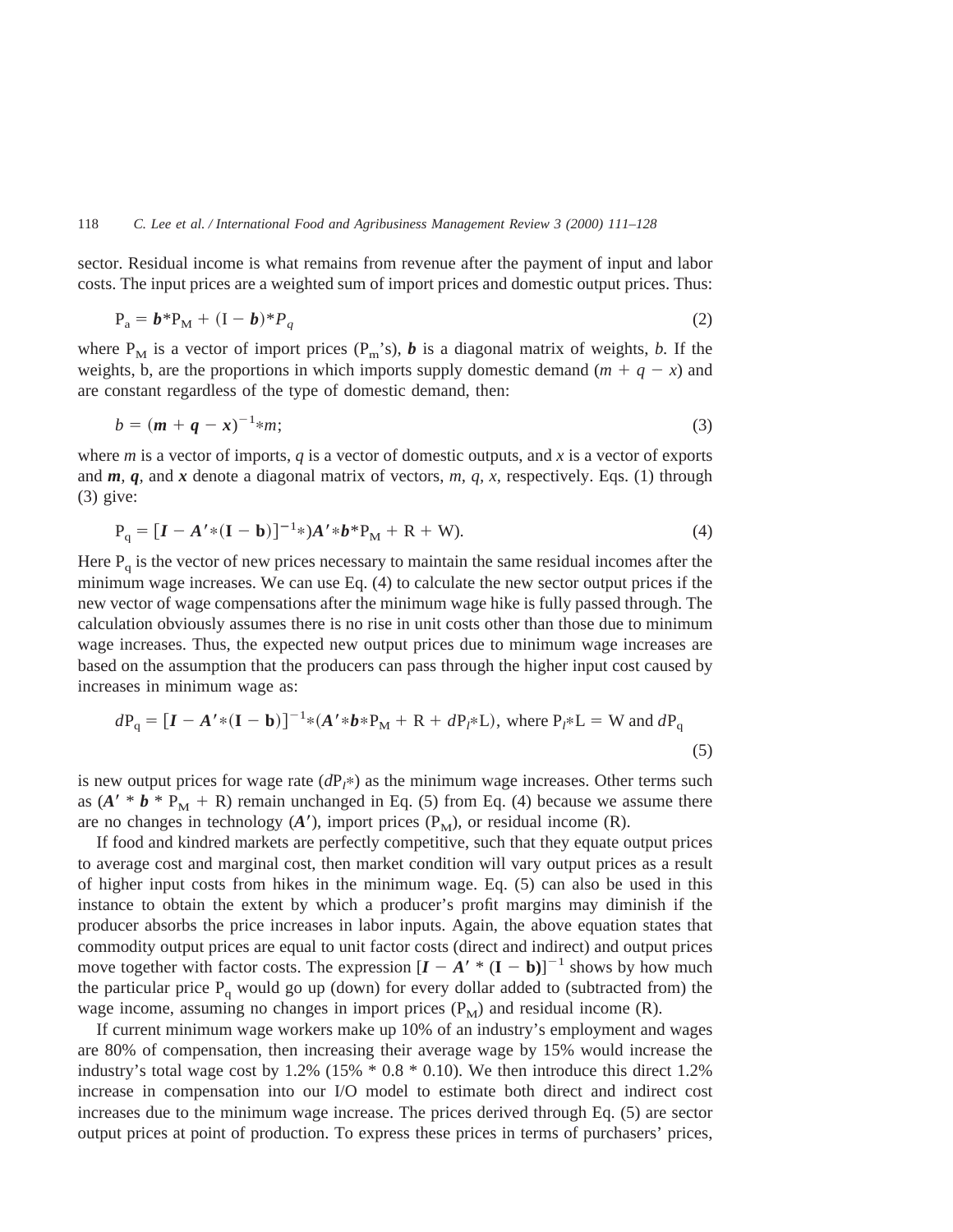the I/O tables adopt the convention of "margin." This "margin" is characterized by unbundling (recording the value of the trade and transportation margins separately, rather than incorporating it in the value of the merchandise) and forward shifting (showing the margins as being used directly by the user of the merchandise). The producers' prices represent the basic value at the production point, and adding various margins brings the good from the producer's cost to the user's cost. Therefore, to express producers' prices in purchasers' prices, we link producers'' prices and purchasers' prices through the bridge matrix that contains margins. The bridge table, which we derived from unpublished BEA bridge tables, links producers' prices and purchasers' prices based on the transportation and wholesale and retail trade margins. In other words, let **B** be an 80-row by 3-column bridge matrix. That is, each row entry will show percentage sectoral distributions of the output price (first column), and transportation and trade margins (second and third columns respectively). Then,

$$
P_r = D_p * B[.,1] + P_t * B[.,2] + P_{tr} * B[.,3]
$$
\n(6)

where  $P_r$  is a vector of purchasers' prices and  $D_p$  is an 80 by 80 diagonal matrix of producers' prices (Pq) derived from Eq. (5). **B[., 1]** is a column vector (the first column of the matrix **B**), showing the producers' prices' percentage share of the sector purchasers' prices.  $P_t$  and P<sub>tr</sub> are 80 by 80 diagonal matrices of the producers' prices of transportation and wholesale and retail trade, and **B[., 2]** and **B[., 3]** are vectors showing the transportation and trade margins' percentage shares of the sector purchasers' prices. The practical significance for our study of this treatment of retail (final users') prices is that if minimum wage legislation affects transportation and wholesale and retail trade less than food processing (either  $\Delta P_q$ )  $\Delta P_t$ , or  $\Delta P_q$  >  $\Delta P_{tr}$  or both), then the estimated effect of an increase in the minimum wage on food prices is softened from what we observe at the food processor level. If the retail food price is not a linear combination of independent prices at the food processor level, but food retail prices are set as a markup over delivery prices at the store, then producers' and retail prices are dependent. If this dependency exists, the price shock at the processor level induced by an increase in the minimum wage may be transmitted to the retail level on a higher scale than we estimate.

#### **5. Wage distributions in the food industry and special modeling considerations**

For the distribution of workers by wage group in this study, we used the earnings file of the Current Population Survey (CPS) (National Bureau of Economic Research, 1979–1993). The CPS permitted us to create a distribution of wage groups by the 3-digit industry classification codes. The distribution allows us to examine the breakdown of how many people are making the minimum wage in each of the 991 industries covered in the CPS. We can then condense this 991-sector distribution into an 80-sector I/O model. We took the usual earnings per week reported in the CPS, and divided it by the usual hours worked per week to arrive at the implicit amount earned per hour. We excluded those who reported themselves as self-employed, employed without pay, or as never having worked. The resulting wage distributions are broken into categories to demonstrate the effect of a minimum wage increase on these divisions. The first classification consisted of the wages less than or equal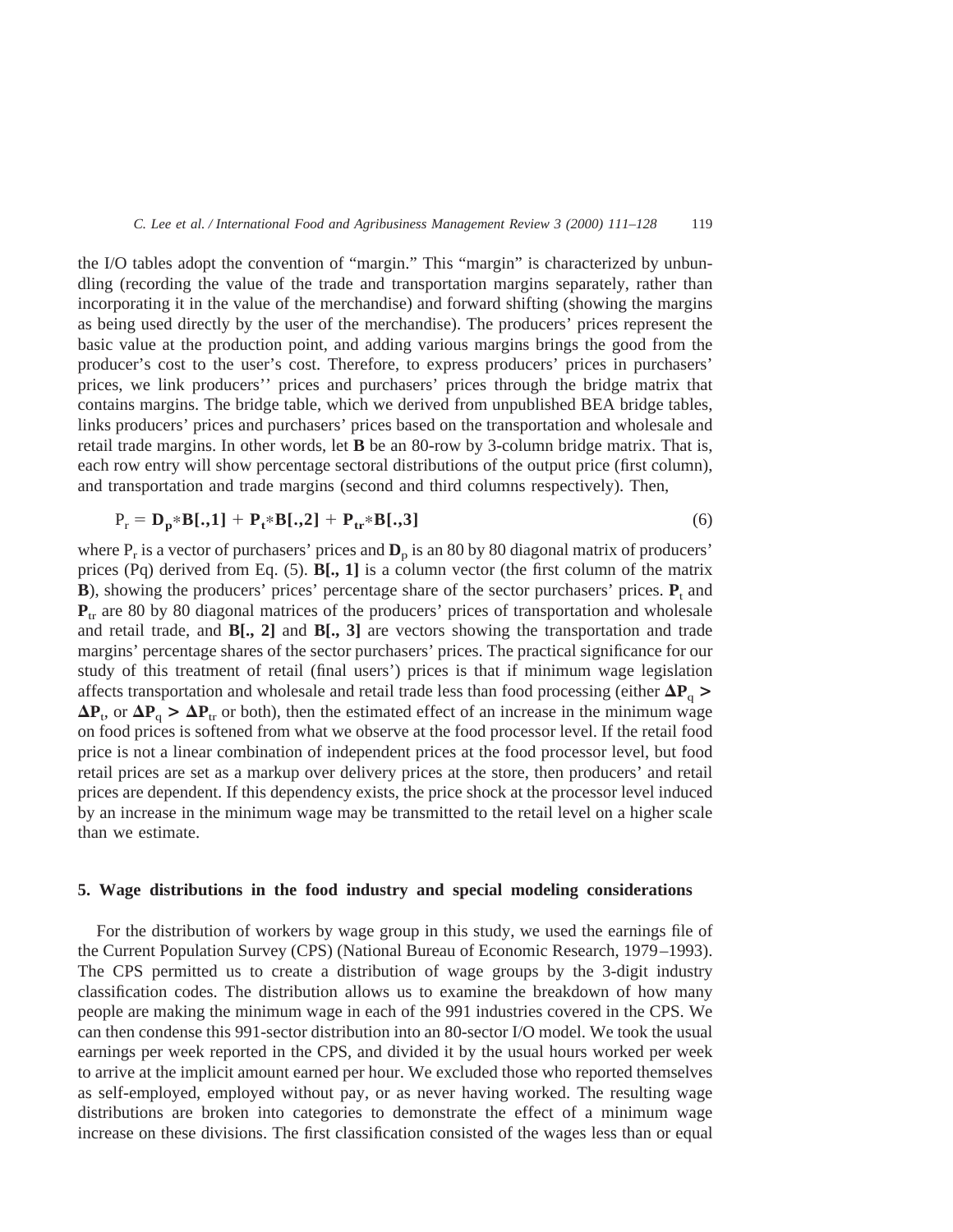| 1992             |                          | 1997             |                          |  |  |  |
|------------------|--------------------------|------------------|--------------------------|--|--|--|
| Wage<br>category | Percentage<br>of workers | Wage<br>category | Percentage<br>of workers |  |  |  |
| \$4.25 or less   | 10.33%                   | $$5.15$ or less  | 8.12%                    |  |  |  |
| $$4.26 - 4.75$   | 4.08%                    | $$5.16 - 5.65$   | 3.47%                    |  |  |  |
| $$4.76 - 5.25$   | 5.67%                    | $$5.66 - 6.15$   | 4.52%                    |  |  |  |
| $$5.25 - 5.75$   | 3.30%                    | $$6.16 - 6.65$   | 3.49%                    |  |  |  |
| Over \$5.76      | 76.62%                   | Over \$6.66      | 80.40%                   |  |  |  |

Table 4 Distribution of U.S. workers by wage category, 1992 and 1997.

Source: Calculated using the Current Population Survey.

to the minimum wage for the year in question. We increased the bounds of the categories in 50-cent increments. This classification allows us to examine the impact of a spillover effect. Thus, adding 50 cents to the first group makes the range for 1992 \$4.26 to \$4.75, and so forth The resulting distributions for 1992 and 1997 are shown in Table 4. The difference between the scenarios is the level at which the minimum is set: for scenario 1, the minimum wage is \$4.25 with a 50-cent increase, whereas scenario 4 includes scenario 1 plus 3-percent spillover in the next wage category. For 1997, wage levels of each range are indexed to 1992 dollars using the CPI-U. For instance, the ultimate \$5.15 minimum wage in 1997 is \$4.50 in 1992 dollars. We condensed these wage distributions, developed for the 3-digit industry classifications, into our 80-sector I/O model. Because our supporting I/O model reflects 1992 price, wage, and production conditions, we did our initial analysis in 1992 dollars. We included the 1997 analysis to explore whether the 1997 CPS information on wage distribution would give different results from those obtained for 1992.

Four key factors influence how a minimum wage increase might affect the prices of food and kindred products. The first factor is the percentage increase in the legislated minimum wage itself. The second factor is the share of total workers in the minimum wage bracket. We derived this number from the CPS. The third factor is the share of wages and salaries in the total cost. For this purpose, we used the most recent (1992) disaggregated US I/O table. The fourth factor is the share of wage and salary cost in total employee compensation. When the minimum wage is raised, total compensation does not necessarily increase proportionally with the minimum wage. We used data from the Census of Manufactures, 1992 (US Department of Commerce, Bureau of Census, 1996), to determine the wage and salary portion of total compensation.

The nature of production and the wage structure within a firm can influence the effect of the minimum wage on the firm, and in turn, its potential to adjust production techniques when its costs of production inputs change unequally, that is, substitution flexibility. As the cost of labor rises, the firm may be able to move to cheaper inputs, such as capital equipment, to lessen its need for labor. Our analysis assumed that such substitution is not possible in the short run. Second, the firm's wage structure affects spillover effects. Spillover effects occur when a minimum wage increase results in higher wages for employees who earn more than the minimum wage. Spillover effects on a firm's or a sector's wage distribution can range from only increased wages at the lowest level to increased wages for all as the whole wage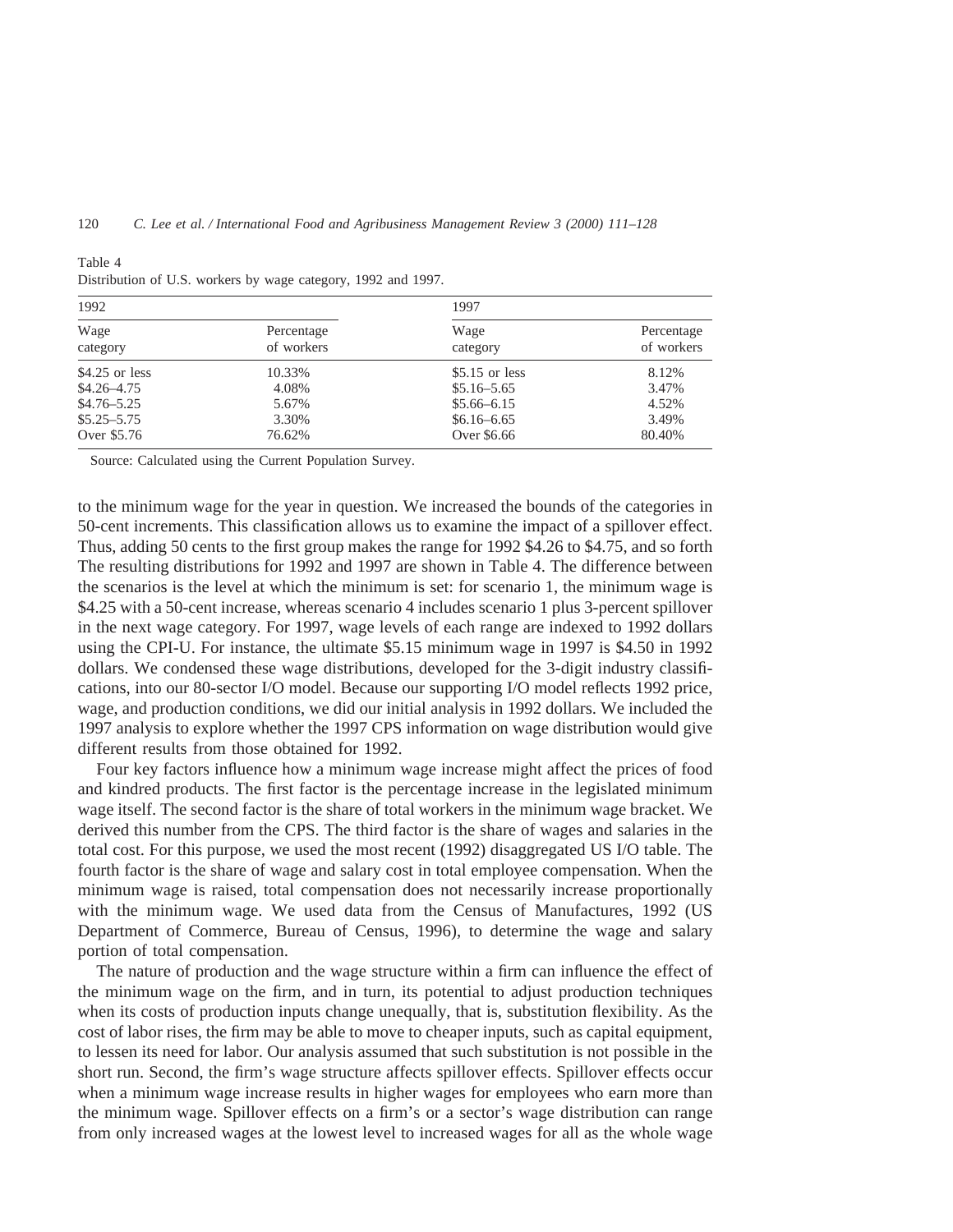| Scenario                 | Minimum<br>wage<br>increased | Second tier-<br>3 percent<br>spillover | Third tier-<br>1 percent<br>spillover | Supplemental<br>compensation<br>increased | \$1 increase in<br>minimum wage |  |  |  |  |  |
|--------------------------|------------------------------|----------------------------------------|---------------------------------------|-------------------------------------------|---------------------------------|--|--|--|--|--|
| $1 - 1992$<br>$1 - 1997$ | Yes                          | N <sub>0</sub>                         | N <sub>0</sub>                        | N <sub>0</sub>                            | N <sub>0</sub>                  |  |  |  |  |  |
| $2 - 1992$<br>$2 - 1997$ | Yes                          | Yes                                    | N <sub>0</sub>                        | N <sub>0</sub>                            | N <sub>0</sub>                  |  |  |  |  |  |
| $3 - 1992$<br>$3 - 1997$ | Yes                          | Yes                                    | Yes                                   | N <sub>0</sub>                            | N <sub>0</sub>                  |  |  |  |  |  |
| $4 - 1992$<br>$4 - 1997$ | Yes                          | Yes                                    | Yes                                   | Yes                                       | N <sub>0</sub>                  |  |  |  |  |  |
| $5 - 1997$               | Yes                          | Yes                                    | Yes                                   | Yes                                       | Yes                             |  |  |  |  |  |

Scenarios analyzed ranged from a rise in the minimum wage to more complex effects on labor costs

Table 5

structure shifts upward so the distribution between wage groups remains constant. Spillover effects occur because employers also may increase the wages of workers who already were earning slightly more than the minimum wage to maintain the firm's chosen wage parity across groups of its workers. However, because this is an individual firm's decision, there is no empirical evidence of a general rate of wage increases due to potential spillover effects.

Card and Krueger (1995, pp. 160–66) explored the existence of this spillover effect. They suggested that while a minimum wage increase boosts incomes of some workers, the wages of workers who already were earning slightly more than the minimum wage might increase as well.

"Restaurants with higher starting wages prior to the April 1991 minimum wage increase were more likely to grant raises to workers who were already earning \$4.50 per hour. Among restaurants with the lowest initial starting wages, only 9% granted wage increases to workers earning \$4.50 per hour when the minimum wage rose to \$4.25. Among restaurants with higher starting wage rates, the corresponding fractions are higher. Thus, there is some evidence of wage spillovers for workers who were earning more than the new minimum wage. . . " [p.161].

We allowed for 3-percent and 1-percent spillovers into the next two wage categories. Our assumed spillover effects are arbitrary since no empirical evidence of particular spillover rates is found in the literature. However, the effects are also linear, so the sensitivity of alternative estimates of spillover effects can be made by prorating the Scenario 2 less Scenario 1 effects relative to the 3-percent spillover effect on the second wage category. Likewise the next spillover effect can be made by prorating the Scenario 3 less Scenario 2 effects relative to the 1-percent spillover effect on the third wage category.

We analyzed an increase in the minimum wage under four scenarios for 1992 and five scenarios for 1997 (Table 5).

• In scenario 1, we analyzed an increase of 50 cents—from \$4.25 to \$4.75 (or 12percent) in the 1992 minimum wage and from \$5.15 to \$6.15 (or 9.7-percent) in the 1997 minimum wage.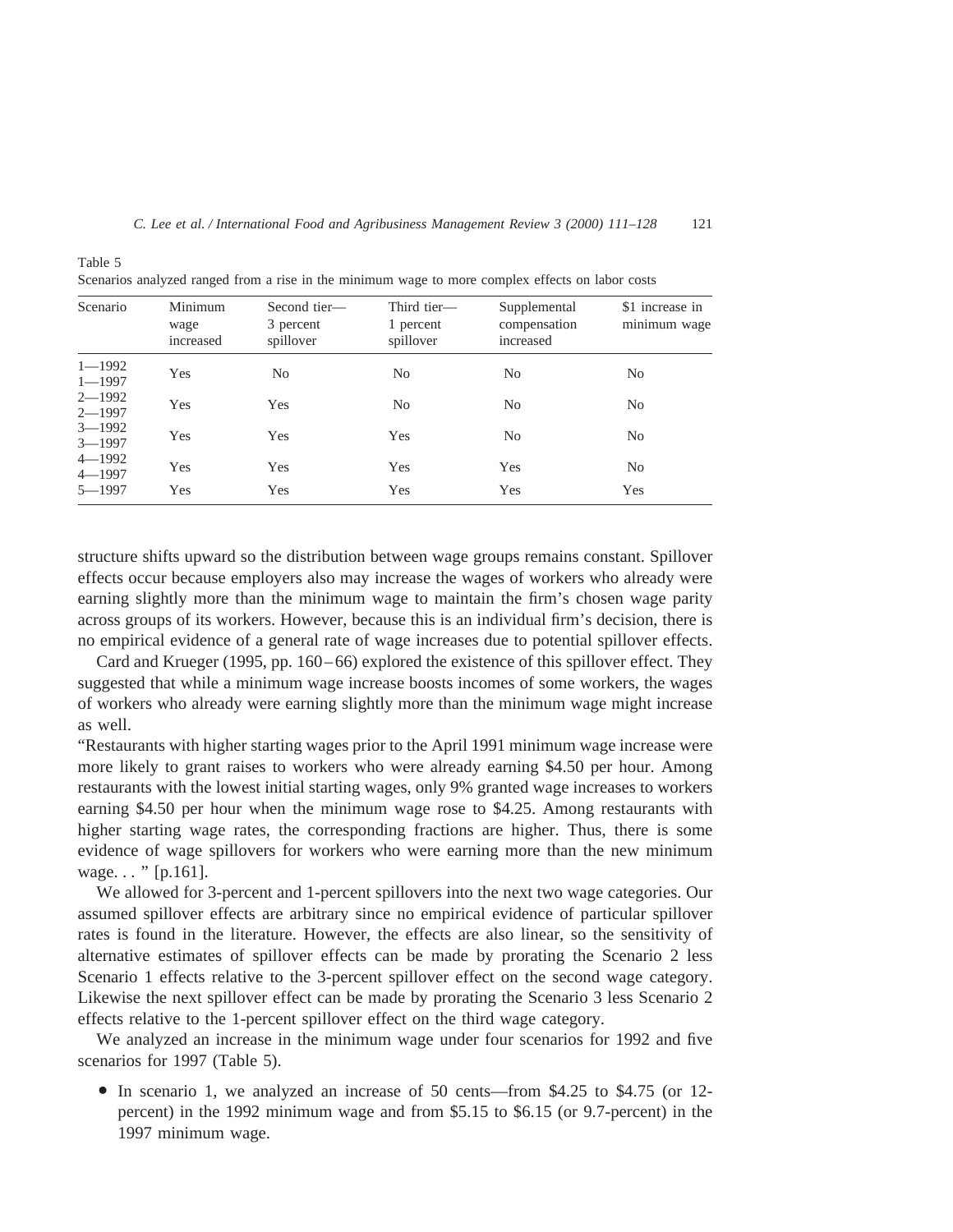

# Share of minimum wage workers in the food subsectors

Fig. 1. Share of minimum wage workers in the food subsectors.

- Scenario 2 was the same as scenario 1, but added a 3-percent spillover effect into the next wage category (see Table 4 for wage categories.)
- Scenario 3 was similar to scenario 2 but with an additional 1-percent spillover into the third wage category. In scenarios 1 through 3, we increased only wage and salary compensation, leaving unchanged supplemental compensation, such as health care, leave, and life insurance.
- In scenario 4, we assumed proportional increases in both wage and salary and supplemental compensation.
- In scenario 5 (1997 only) we analyzed a \$1.00 increase instead of a \$0.50 increase.

In 1992, 76.6% of US workers were in the highest wage category shown in Table 4. By 1997, this number had increased to 80.4%. This upward drift in the wage distribution could reflect, in part, the relative tightening of the labor market during the late 1990s. Results are similar when looking at food processing firms. Approximately 10.6% of their workers earned the minimum wage in 1992 versus 4.8% in 1997. Each subsector of the industry had a smaller percentage of workers earning minimum wage in 1997 than in 1992 (Fig. 1). The most extreme changes were in canned goods (16% in 1992 vs. 4% in 1997), oil milling (17% vs. 6%), and miscellaneous foods (17% vs. 6%). The smallest differences occurred in the bakery and confectionery sectors, which recorded a difference of just 0.01 percentage point between 1992 and 1997 (9.47% vs. 9.46%). For food processors overall, the drop in the percentage of workers at the minimum wage and below in 1997 versus 1992 was matched by the increase in workers in the highest wage category. The proportion of food processing workers in the highest wage category increased from 79% in 1992 to 85% in 1997 (that compares with the national workforce's distribution of 77% in 1992 and 80% in 1997 (see Table 2)).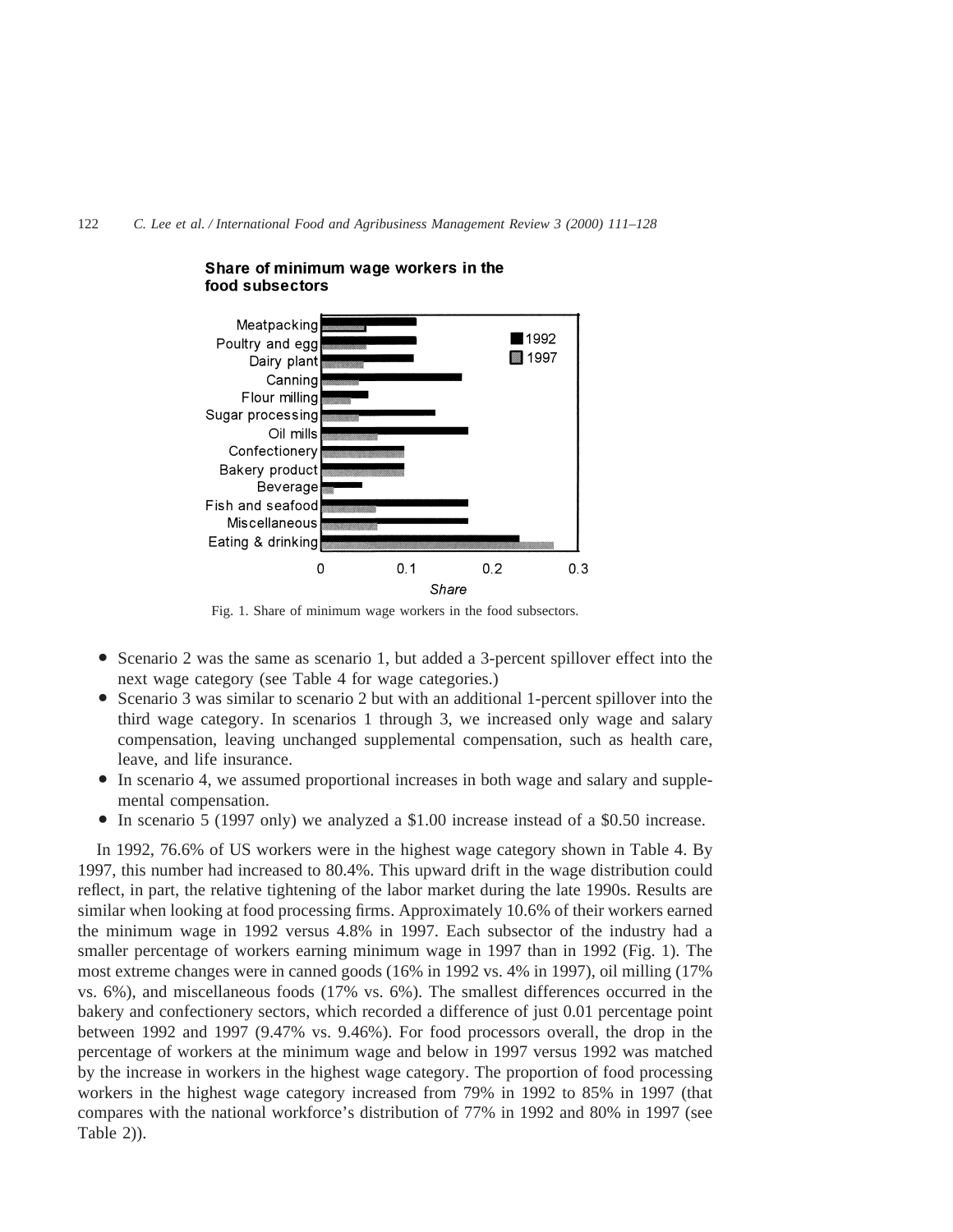

Percentage increase in prices for 1992

Fig. 2. Percentage increase in prices for 1992.

The wage distribution for eating and drinking places differs from that of food processors. In 1992, 23% of workers in this industry were earning minimum wage or below. By 1997, this number had increased to 28%. As a result, the trend in eating and drinking places was opposite that for food processors over the time period. Because of the higher proportion of minimum wage workers in eating and drinking places, we expect that an increase in labor costs would likely have the most impact on food prices at restaurants.<sup>1</sup>

#### **6. Minimum wage increases and food prices**

Our estimated effects of an increase in the minimum wage for 1992 and 1997 are presented in Figs. 2 and 3 and Tables 6 and 7. A simulated \$0.50 increase in the 1992 minimum wage of \$4.25 with no spillover effects and no increase in supplemental compensation raised wholesale food prices by about one-third of a percentage point and consumer prices by slightly less (Table 6 and Fig. 2). With spillover effects and increases in supplemental compensation, food prices increased more. In our most liberal scenarios (a 3-percent spillover on the second wage category, a 1-percent spillover on the third category, and raising supplemental compensation by the same percentage increase as the minimum wage increase), food prices rose less than 1% at the consumer level. Repeating the simulation using the 1997 distribution of workers by wage category results in smaller food price increases (Table 7 and Fig. 3). For example, a simulated \$0.50 increase in the 1997 minimum wage of \$5.15 per hour raised food prices by less than one-quarter of a percentage point at the retail level. As expected, simulated food price increases were higher at eating and drinking places than for food processing industries. The \$0.50 increase in the 1992 minimum wage of \$4.25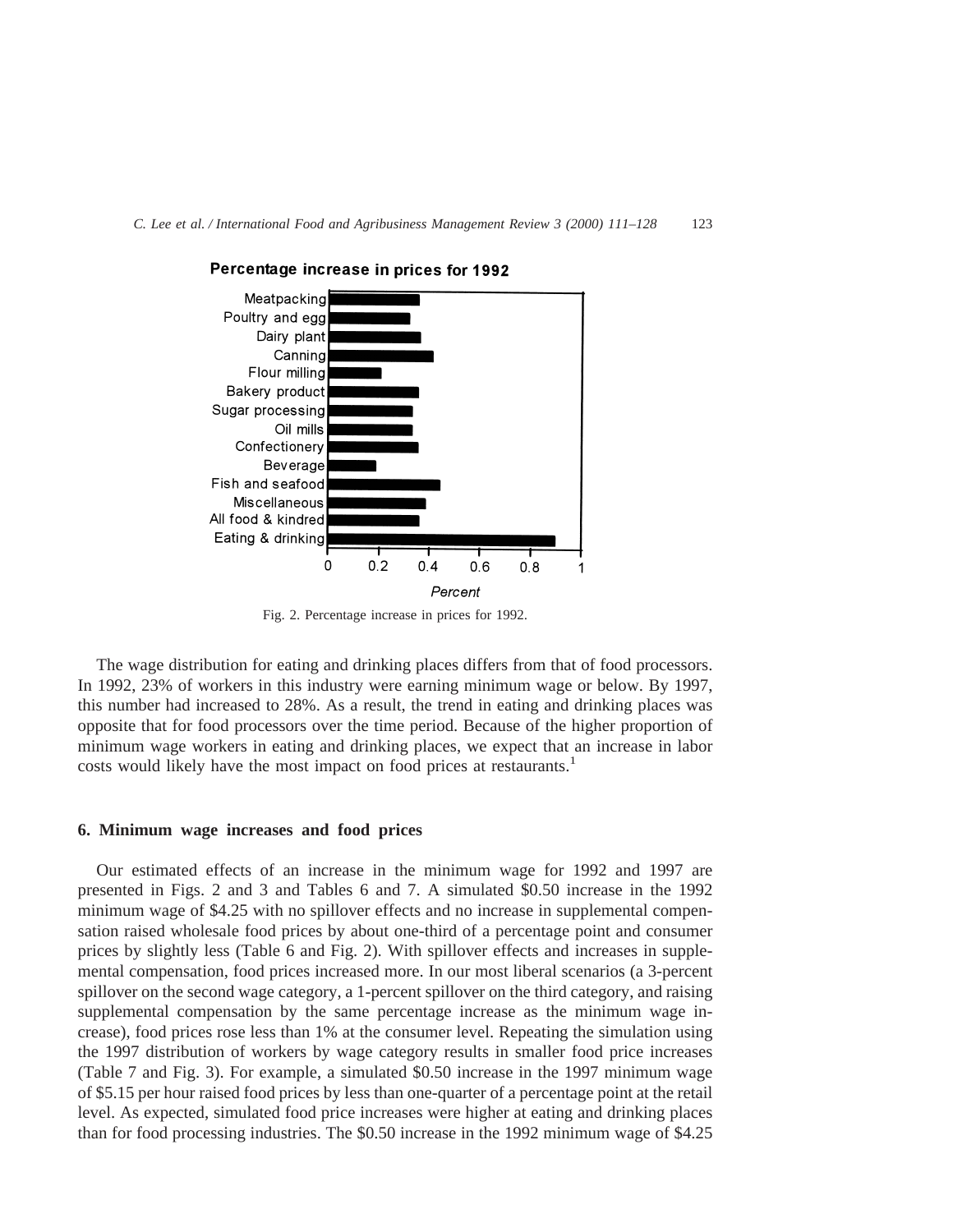

# Percentage increase in prices for 1997

Fig. 3. Percentage increase in prices for 1997.

was estimated to have raised prices at eating and drinking places by 1 to 1.4%, depending on the extent of spillover effects and supplemental wage compensation.

| Table 6                                                            |  |  |  |  |  |
|--------------------------------------------------------------------|--|--|--|--|--|
| Percentage increase in prices due to a minimum wage increase, 1992 |  |  |  |  |  |

| Industry               |       | Producers' prices scenario (%) |       |       | Consumer prices scenario (%) |                |       |       |
|------------------------|-------|--------------------------------|-------|-------|------------------------------|----------------|-------|-------|
|                        | 1     | $\overline{c}$                 | 3     | 4     | 1                            | $\overline{c}$ | 3     | 4     |
| Meatpacking            | 0.353 | 0.389                          | 0.413 | 0.497 | 0.288                        | 0.315          | 0.332 | 0.408 |
| Poultry and egg        | .317  | .345                           | .380  | .459  | .267                         | .290           | .315  | .389  |
| Dairy plant            | .360  | .383                           | .405  | .497  | .295                         | .314           | .329  | .412  |
| Canning and preserving | .407  | .442                           | .446  | .571  | .314                         | .340           | .343  | .445  |
| Flour milling          | .202  | .221                           | .234  | .288  | .181                         | .198           | .206  | .263  |
| Bakery product         | .351  | .394                           | .397  | .517  | .284                         | .315           | .314  | .418  |
| Sugar processing       | .327  | .340                           | .361  | .445  | .258                         | .271           | .284  | .359  |
| Oil mills              | .326  | .355                           | .361  | .450  | .270                         | .293           | .298  | .378  |
| Confectionery          | .351  | .394                           | .397  | .517  | .284                         | .315           | .314  | .418  |
| Beverage               | .184  | .200                           | .214  | .263  | .171                         | .182           | .192  | .246  |
| Fish and seafood       | .437  | .466                           | .487  | .601  | .321                         | .342           | .355  | .443  |
| Miscellaneous          | .383  | .415                           | .418  | .593  | .307                         | .331           | .334  | .431  |
| Food processing        | .360  | .383                           | .405  | .497  | .295                         | .314           | .329  | .412  |
| Eating and drinking    | .893  | 1.045                          | 1.084 | 1.364 | .893                         | 1.045          | 1.084 | 1.364 |

Scenario 1: A \$0.50 increase (12-percent) over 1992 minimum wage, \$4.25 with no increase in supplemental compensation.

Scenario 2: Scenario 1 plus a 3-percent spillover effect on the second wage category.

Scenario 3: Scenario 2 plus a 1-percent spillover effect on the third wage category.

Scenario 4: Scenario 3 but with increases in total compensation (wage and salary plus supplemental).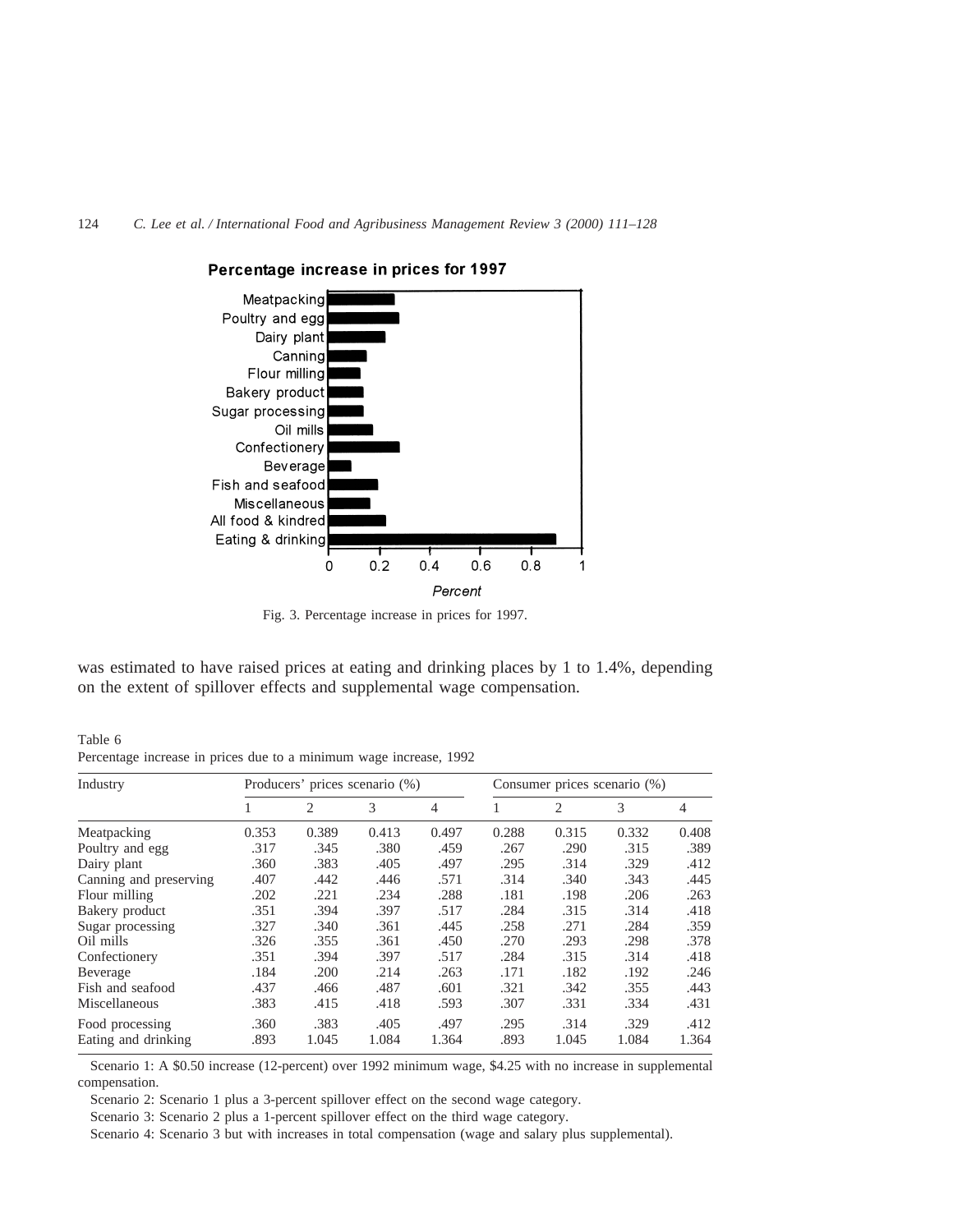|       |                |       |       | Consumer prices scenario (%)   |       |                |       |       |       |
|-------|----------------|-------|-------|--------------------------------|-------|----------------|-------|-------|-------|
| 1     | $\overline{2}$ | 3     | 4     | 5                              |       | $\overline{c}$ | 3     | 4     | 5     |
| 0.257 | 0.290          | 0.306 | 0.366 | 0.673                          | 0.209 | 0.240          | 0.254 | 0.303 | 0.552 |
| 0.276 | 0.320          | 0.343 | 0.413 | 0.746                          | 0.226 | 0.265          | 0.284 | 0.341 | 0.612 |
| 0.222 | 0.252          | 0.265 | 0.318 | 0.585                          | 0.186 | 0.216          | 0.228 | 0.273 | 0.496 |
| 0.149 | 0.178          | 0.188 | 0.231 | 0.414                          | 0.134 | 0.163          | 0.173 | 0.210 | 0.373 |
| 0.124 | 0.148          | 0.157 | 0.189 | 0.337                          | 0.117 | 0.144          | 0.153 | 0.182 | 0.323 |
| 0.137 | 0.163          | 0.173 | 0.208 | 0.373                          | 0.128 | 0.155          | 0.165 | 0.197 | 0.351 |
| 0.133 | 0.163          | 0.174 | 0.214 | 0.378                          | 0.124 | 0.153          | 0.163 | 0.198 | 0.348 |
| 0.170 | 0.203          | 0.214 | 0.258 | 0.462                          | 0.150 | 0.180          | 0.192 | 0.230 | 0.410 |
| 0.274 | 0.294          | 0.311 | 0.400 | 0.753                          | 0.218 | 0.241          | 0.256 | 0.323 | 0.601 |
| 0.084 | 0.101          | 0.109 | 0.133 | 0.235                          | 0.094 | 0.116          | 0.125 | 0.150 | 0.263 |
| 0.193 | 0.221          | 0.233 | 0.279 | 0.510                          | 0.158 | 0.186          | 0.198 | 0.236 | 0.424 |
| 0.159 | 0.187          | 0.200 | 0.244 | 0.439                          | 0.142 | 0.170          | 0.182 | 0.220 | 0.393 |
| 0.222 | 0.252          | 0.265 | 0.318 | 0.585                          | 0.186 | 0.216          | 0.228 | 0.273 | 0.496 |
| 0.896 | 1.007          | 1.042 | 1.219 | 2.266                          | 0.896 | 1.007          | 1.042 | 1.219 | 2.266 |
|       |                |       |       | Producers' prices scenario (%) |       |                |       |       |       |

Table 7

| Percentage increase in prices due to a minimum wage increase, 1997 |  |  |  |  |  |
|--------------------------------------------------------------------|--|--|--|--|--|
|                                                                    |  |  |  |  |  |
|                                                                    |  |  |  |  |  |

Scenario 1: A \$0.50 increase (9-percent) over 1997 minimum wage, \$5.15 with no increase in supplemental compensation.

Scenario 2: Scenario 1 plus a 3-percent spillover effect on the second wage category.

Scenario 3: Scenario 2 plus a 1-percent spillover effect on the third wage category.

Scenario 4: Scenario 3 but with increases in total compensation (wage and salary plus supplemental).

Scenario 5: Same as scenario 4 but a \$1.00 increase (19.4-percent) over the 1997 minimum of \$5.15 (from \$5.15 to \$6.15).

As detailed previously, four key factors influence how a minimum wage increase might affect prices of processed foods. The first two are of primary concern at this point. First is the percentage increase in the minimum wage itself, resulting from legislation. In comparing a \$0.50 increase in 1992 and a \$0.50 increase in 1997, the higher percentage increase occurs in 1992. Because of this, we should see prices rise more in 1992 if our intuitive predictions are correct. This is what happens in our simulations, as Figs. 2 and 3 demonstrate. For every food processing sector, prices changed by a greater amount in 1992, when the percentage increase was 12% (50 cents over a \$4.25 minimum wage), than in 1997 where the percentage increase was only 9.7% (50 cents over a \$5.15 minimum wage). The effect of the second key factor (the share of total workers earning the minimum wage) significantly influenced simulated prices in eating and drinking places. While prices in eating and drinking places were simulated to rise slightly more in 1997 than in 1992, the difference was only 0.002%. The larger share of the industry's workers in the minimum wage bracket can explain the slightly higher estimated price effect. Industries with a higher proportion of minimum wage workers (restaurants and fast-food places, for example) do indeed feel more pressure to increase prices after a minimum wage hike. Eating and drinking places employ a high proportion of minimum wage workers. Consequently, our simulated minimum wage increase caused a greater increase in food prices at eating and drinking places than in food stores.

However, even in the food processing industry, sectors with a larger dependence on minimum wage workers also display larger price increases. For instance, in 1992, in the fish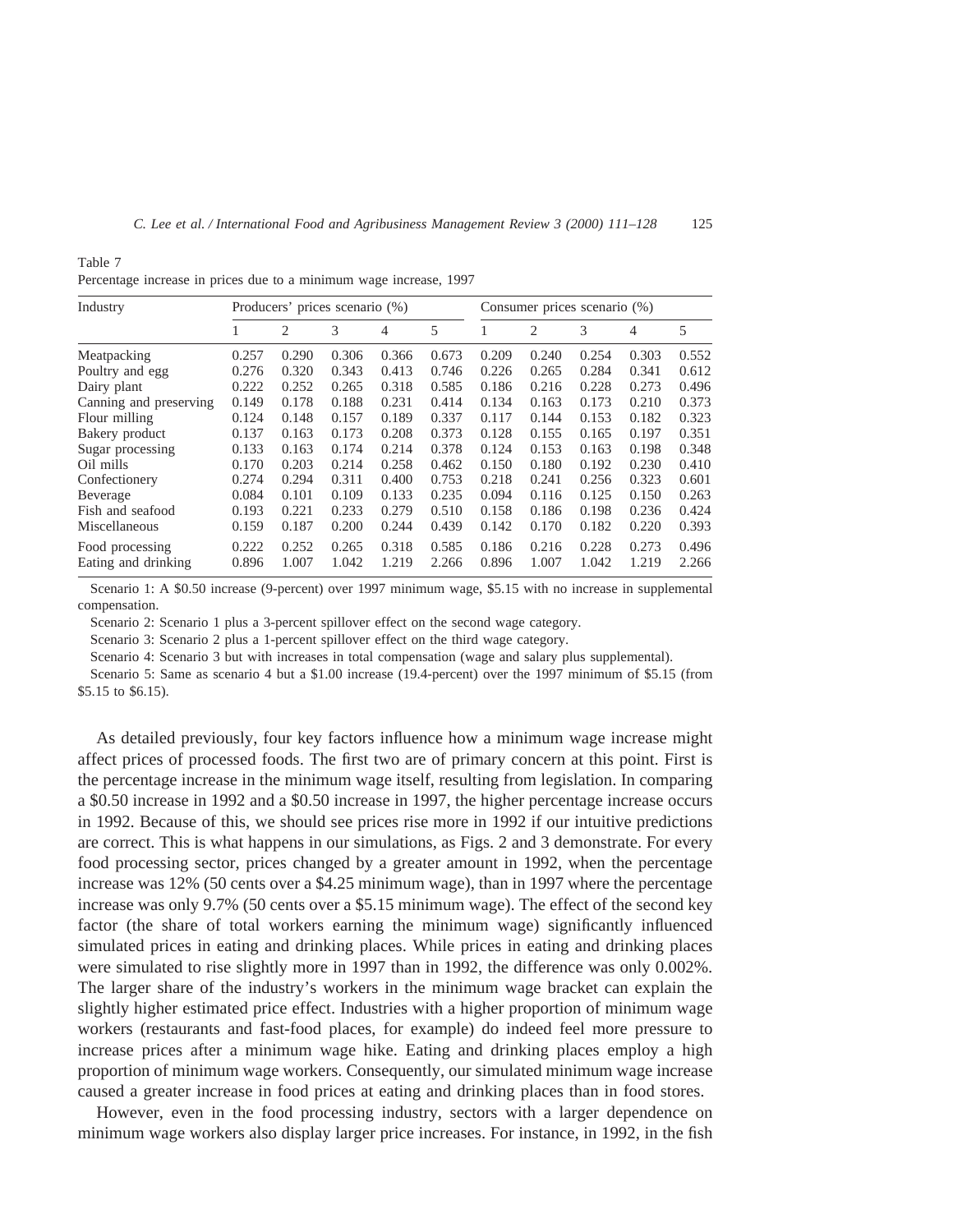and seafood and miscellaneous sectors, 17% of the workforce earned minimum wage or less. Our simulated increase in the 1992 minimum wage caused these industries to raise their prices by 0.437 and 0.383%, which were the largest simulated price increases in the processed food sectors for 1992. In 1997, the sectors with the highest proportion of minimum wage workers reflected the same simulated behavior. The confectionery sector had the largest share of minimum wage workers in the 1997 food processing industry, 9.5%. The simulated price increase by this sector was also the largest in the industry, at 0.27%.

Our simulations also show that, in 1992, the smallest price increase, 0.18%, was in the beverage sector, where only 4.6% of workers earned the minimum wage. The same pattern repeated in 1997. The beverage sector again had the lowest share of minimum wage workers (1.4%) and the smallest simulated price increase, 0.08%. Flour milling and sugar processing also had low percentages of minimum wage workers, 3.4% and 4.3%, respectively, in 1997. They also had the second and third smallest simulated price increases in the industry.

Tables 6 and 7 show the percentage changes from the unit base year price to the new price for the particular scenarios in columns 1 through 4 and 5. The first column, for example, shows the estimated percentage changes in sector prices in the food processing industries and eating and drinking places with a \$0.50 increase in the minimum wage (scenario 1). An interesting aspect of the increase in the wage floor is the impact of a larger step-up on prices. For instance, columns 5 and 10 of Table 7 look at the price increases with a \$1.00 increase in the minimum wage. Comparing this with columns 4 and 9 reveals that, as expected, the larger the increase in the minimum wage, the greater the percentage increase in prices. Thus, despite their interest in raising the living standards of low-wage workers, minimum wage advocates do not yet propose a \$10-an-hour increase in the minimum wage.

It is tempting to apply a reality check at this point by comparing the simulated food price changes from this study with actual food price changes between 1992 to 1997. The CPI-Food at Home index rose 15.6% between 1992 and 1997. The CPI-Food Away from home index rose 11.6%. Given these large changes compared to our simulated food price increases, an optimistic reader might say this comparison supports our conclusion that minimum wage increases have a rather small influence on food prices. A pessimistic reader might say this comparison raises questions about why we studied the effect of minimum wage increases in food prices. We argue the actual situation is somewhere in between these two positions. Food and energy prices are so notoriously volatile that many analysts ignore their changes when estimating a "core inflation" index. Because of the many economic forces causing this volatility, it is unlikely one could find a clear instance where an increase in labor cost unilaterally explains a food price increase. Yet these increases in labor costs are likely to ratchet-up costs for food processing and food services. This same food price volatility provides opportunities for firms to pass through these higher labor costs onto their customers. Our simulated food price increases are thus best viewed as an index of cost pressures on food firms, and a ratcheting-up of the base around which food prices vary.

## **7. Summary and conclusions**

We found that  $(1)$  within the food and kindred products industry, the share of workers in the minimum wage category is relatively small (less than 10% in most cases); (2) and the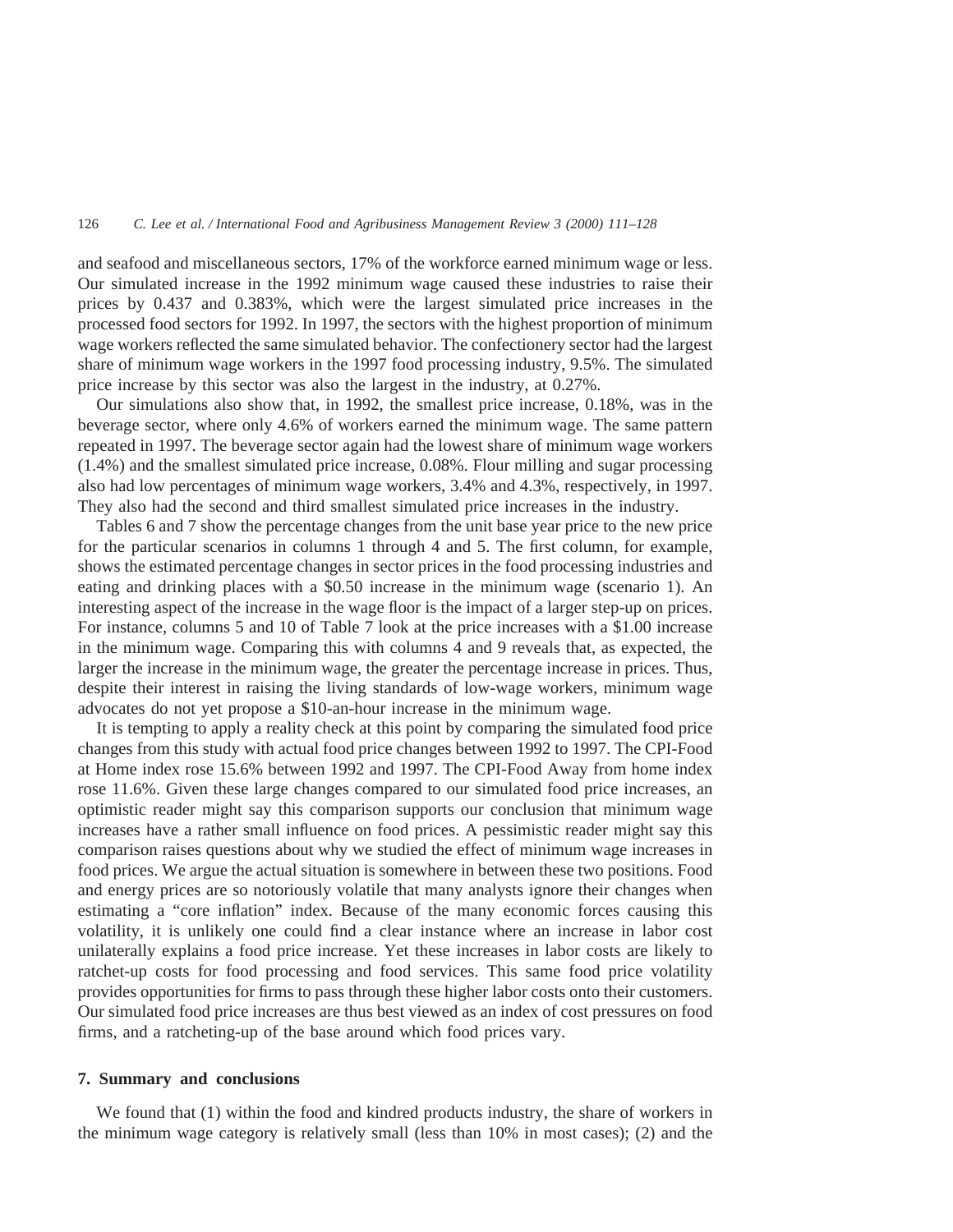share of labor cost in the total cost is also relatively small for most of the sectors in the food and kindred products industry. When the full cost of a minimum wage increase is passed through to consumer prices in the food and kindred products and food service (eating and drinking places) industries, a \$0.50 increase in the minimum wage (an increase of 12% in 1992 from \$4.25 to \$4.75) would increase food prices at eating and drinking places less than 1% (0.9%) and less than four-tenths of 1% for average food and kindred products prices. When the minimum wage increase of \$0.50 is applied to the 1997 level, a 9-percent increase from \$5.15 to \$5.65, food prices at eating and drinking places would increase less than 1% (0.9%), and less than three-tenth of one percentage for all 12 food and kindred product prices. Higher minimum wages do exert economic forces that could increase prices. In this study, we used an I/O model to analyze a pass-through to output prices of all costs incurred from a minimum wage increase.

Because our analysis allows a full pass-through and does not allow substitution of lower cost inputs to offset the higher labor costs, the estimates from the model are best interpreted as "upward bounds" estimates of the price effects of minimum wage increases. However, for the minimum wage increases we analyzed, even when the full higher labor costs are passed through to food consumers, the price increases are small. Thus, it is unlikely that higher food costs would fully offset the wage gains of minimum wage workers.

For managers in the food processing and food services industries, our assumption of a full pass-through of higher labor costs to output prices matters. If these costs cannot be passed on in higher prices, the loss of residual income (profits) can be significant, particularly for eating and drinking places. To the extent market demand conditions in the food processing and food services industries do not allow this full pass through, our model overestimates the output price effects (cost to consumers) and underestimates the residual income effects (the costs to business profits).

## **Notes**

1. The present law may exempt some small food and kindred products firms and foodservice firms and some tipped employees (US Department of Labor, Employment Standards Administration, 1996).

# **Acknowledgments**

Chinkook Lee and Gerald Schluter are Economists with the Economic Research Service, US Department of Agriculture. Brian O'Roark is a Ph.D. candidate at Department of Economics, George Mason University, Fairfax, Virginia. The authors thank Alan Krueger, Tyler Cowen, Thomas Carlin, and two anonymous referees for helpful comments on earlier versions of this paper.

# **References**

Daniel Aaronson, "Price Pass-Through and The Minimum Wage," The Review of Economics and Statistics, forthcoming.